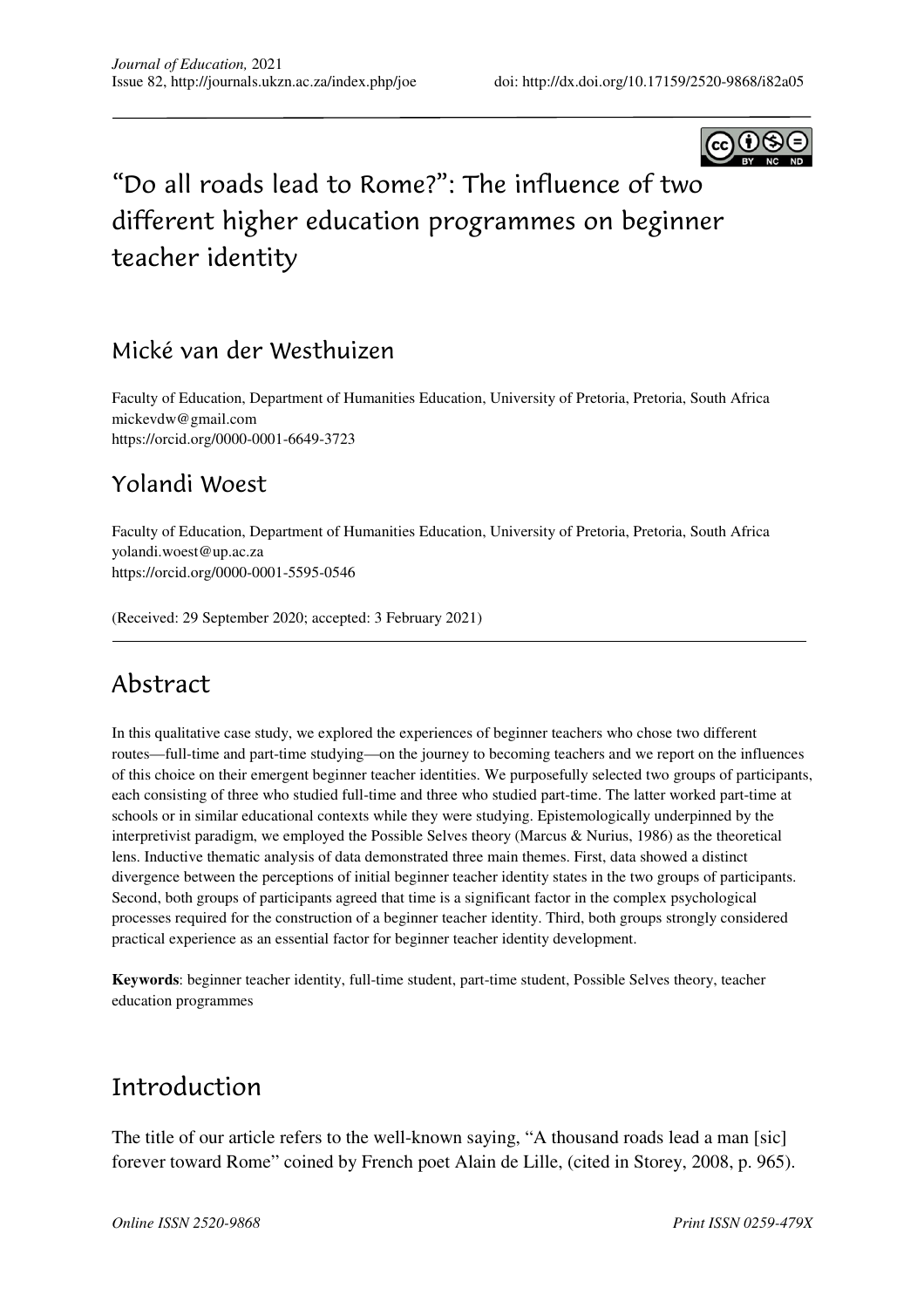Rome was situated at the conjunction of all the main roads of the Roman empire, and was, later, the destination of most of the medieval journeys through Europe as Storey (2008) has reminded us. There are many roads that lead to Rome; some are longer, some shorter, some easier or more difficult to follow, but the desired destination is still Rome. This saying serves as a starting point to our contribution to the existing debates in educational research around the "theory–practice divide in teacher education" (Gravett et al., 2017, p. 370). In other words, we are interested in which of the two teacher education programmes—full-time study or part-time study combined with part-time work in an educational context—taken on the way to becoming a teacher is better or worse in terms of the development of a beginner teacher identity. Depending on which teacher education programme one chooses, there are several different views when it comes to this choice. Levine (2006) has pointed out that some believe that the teaching profession calls for a vast volume of formal pre-service education as a condition for one to develop into a practitioner, much like becoming a doctor or a lawyer, while others consider teaching to be a skill that is learned primarily on the job, like, it could be argued, journalism.

In this article, we explore the ways in which the choice of road towards that metaphorical Rome influences the identities of the travellers. To do so, we delved into the experiences of beginner teachers who chose different routes to becoming teachers and we report on the influences of this choice on their emergent beginner teacher identities. Our aim was not to compare differences between teacher programmes *per se* but, rather, to try to understand the lived experiences of pre-service teachers who took these two different routes to becoming teachers and show how these experiences influenced their beginner teacher identities. We consider here the influences of only two different paths (full-time and part-time teacher education programmes) on beginner teachers' identities.

Prospective students aspiring to become teachers, enrol in teacher education programmes with certain preconceived expectations of what it means to be a teacher (Yuliyana, 2019). Then, in many cases, beginner teachers who studied full-time consider their professional courses at tertiary institutions as consisting of too much theory and not sufficient practical knowledge and they have reported a sense of dissonance when faced with the real situation in schools during their early years in the profession (Lambert, 2010). However, the influence of the chosen path taken towards becoming a teacher is a much more complex process than prospective pre-service teachers anticipate or understand (Beltman et al., 2015; Langsford, 2020). In this article, we unpack the ways in which different roads influence beginner teachers and consider what it is that influences that sense of dissonance mentioned by Lambert (2010).

During the course of their studies, pre-service teachers construct their individual teaching identities, which change later into the teaching identities they need if they are to adapt in the real school environment (Yuliyana, 2019). Initial beginner teacher identities are vulnerable during the early years in the profession because of the daily demands that they face. Much has been written about these challenges and the influences thereof on beginner teacher identity (see, for example, Dicke et al., 2014; Klusman et al., 2016; Kumazawa, 2013).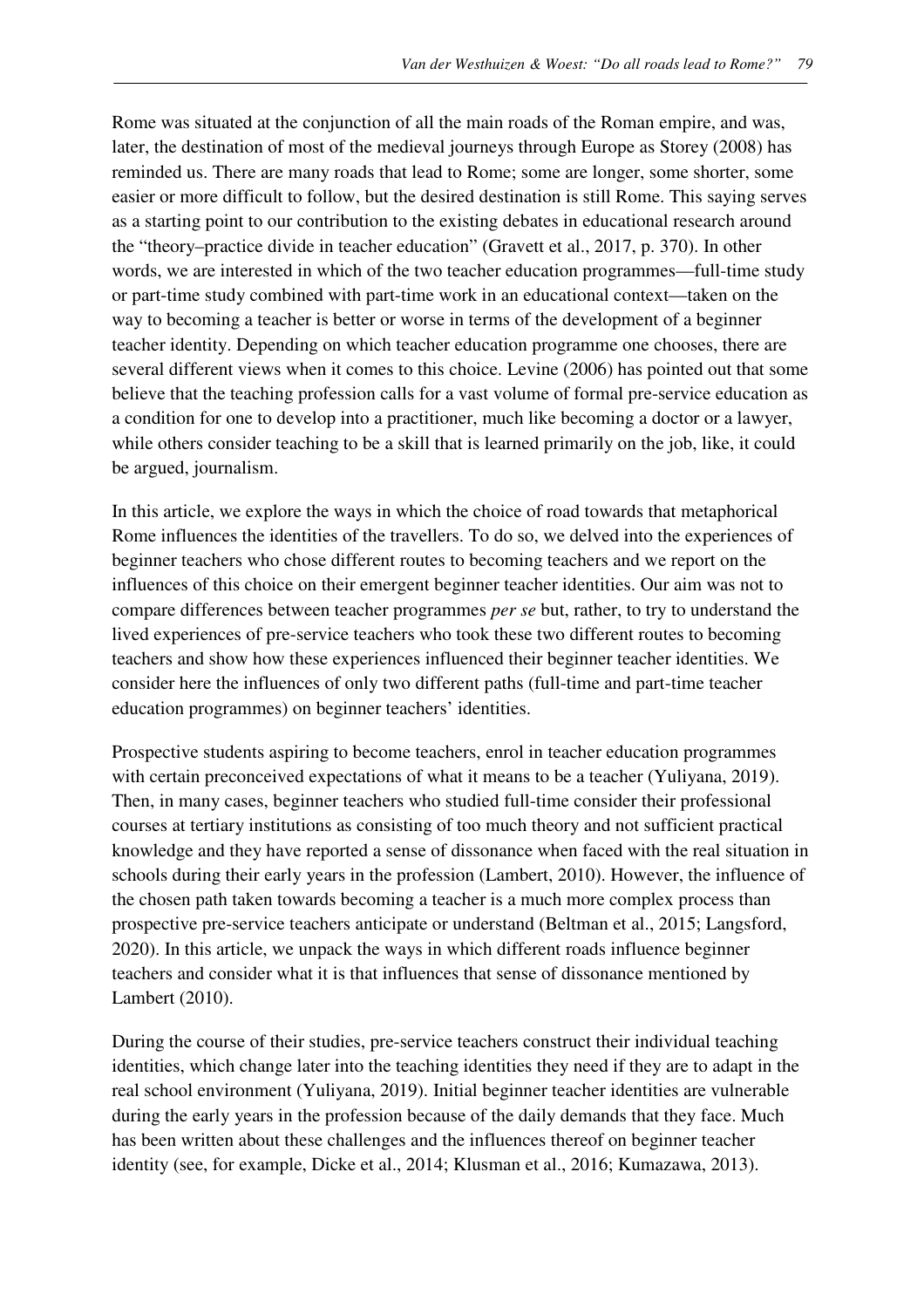Tertiary training institutions are the spaces within which pre-service students' beginner teacher identities, influenced by their perceptions, begin to develop formally. Thus, the tertiary training institution of choice should be conducive to growth and development for emergent beginner teacher identities since this development frames, significantly, the process of learning to teach (Nomlomo & Sosibo, 2016). The experiences of pre-service teachers during their years of study at these institutions might influence their development during their early years in the education profession.

Having set the scene of this paper, we go on to frame our study in relation to the relevant literary scholarship. Then we discuss the theoretical underpinning of the research question in terms of the Possible Selves theory as suggested by Marcus and Nurius (1986), and argue for our research methodology, after which we present the findings and a discussion of them.

## Framing our study in literary scholarship

In this section we present a discussion of recent scholarly debates involving the key concepts of our paper: initial beginner identity states; the influences of the challenges experienced by beginner teachers; and the role of teacher training programmes as influential on beginner teacher identity. Additionally, to provide some background to our study, we provide a brief historical overview of these concepts.

#### The development of beginner teacher identity

The effectiveness of beginner teachers is influenced by their personal backgrounds (past self), their formal training (teacher educational programme) and the context of their school placements (practical experience) as Hofmeyr (2016) has pointed out. Current academic research has started to shift its focus towards the important question of how teachers learn (Korthagen, 2017). Many teacher educators object to a professional teacher obtaining just practical tools for handling classroom situations and suggest that it is their job to present preservice teachers with a broader view on education and to offer them a proper foundation in psychology, sociology, and other disciplines (Korthagen et al., 2001). Twenty-six years ago, Clandinin (1995, p. 28) called this issue "the sacred theory-practice story" which many teacher educators have understood to be about the conversion of theory on good teaching into lived classroom practice. However, many studies have shown that the transfer of theory to practice is still inadequately achieved or is not achieved at all (Abongdia et al., 2015; Korthagen et al., 2001; Nomlomo & Sosibo, 2016). For the beginner teacher, what was understood theoretically, now becomes complex since they must now use practically the knowledge and understanding of the theory to guide their actions, communication, and socialisation in order to fit in with the culture of the school (Padua & Franca-Carvalho, 2019). Put differently, a beginner teacher who studied full-time may have the theoretical background provided by their teacher education programme but may lack the practical teaching skills.

Any attempt to make more explicit the link between theory and teaching practice is pointless without sufficient knowledge about how teachers learn (Korthagen, 2017). Gravett (2012, p.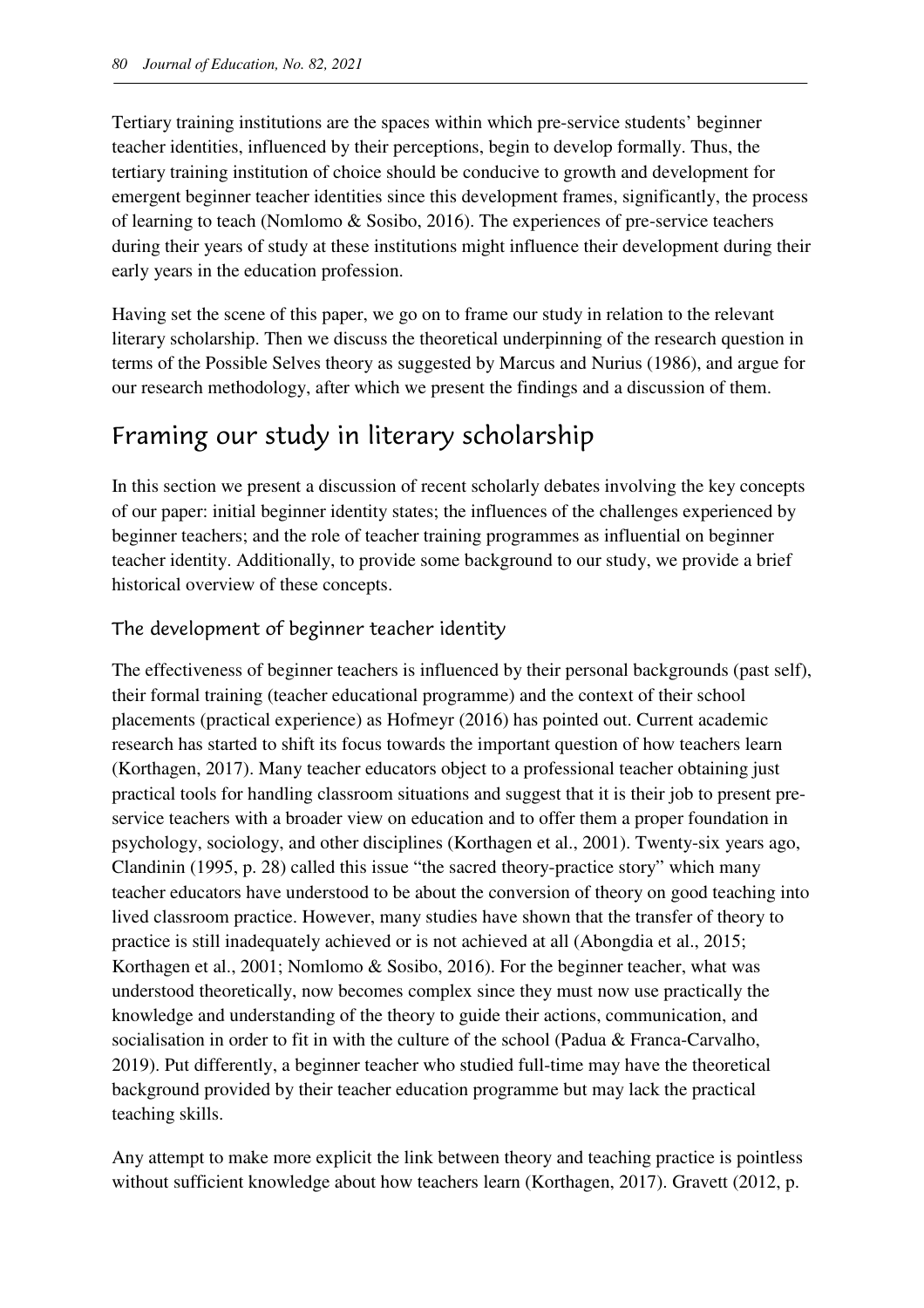3) argued that "no teacher education programme can prepare teachers for the full complexity of real classrooms, where they take full responsibility for the first time." In accordance with this statement, Feiman-Nemser (2001, p. 1,026) noted,

New teachers have two jobs—they have to teach, and they have to learn to teach. No matter how good a preservice program may be, there are some things that can only be learned on the job. The preservice experience lays a foundation and offers practice in teaching. The first encounter with real teaching occurs when beginning teachers step into their own classroom. Then learning to teach begins in earnest.

The conversation about the "the sacred theory-practice story" (Clandinin, 1995, p. 28) was continued 19 years later by Tamrat and Teferra (2020). In an online article in *World News*, they discussed a "diversified means of educational delivery, in particular a non-residential model, that may become more mainstream, more acceptable and more respectable." Tamrat and Teferra (2020) agreed with the views of South African scholars Maphalala and Mpofu (2019, p. 3), who wrote that "the education system must create conducive working conditions, which will ensure the retention of teachers, especially those with the most experience and with scarce skills."

The independent Carter Review (2015) found difficulty drawing conclusions about whether one route into teaching is better than the other since both routes had their strengths (practical experience vs theoretical knowledge) although programmes that offered more practical experience brought benefits and delivered important preparation options to improve the quantity and quality of teachers (Hofmeyr, 2016). The link between practice and theory in pre-service teacher learning is not exclusively important; the connection with the person of the teacher is significant as well. Connecting to your teaching identity through in-depth reflection is an important device in establishing rewarding links between theory, practice, and person (Korthagen, 2017).

It is in the classroom setting that many of the beginner teachers' knowledge about everyday life as a teacher is used as a basis for inspiration, and where contextualisation of pedagogical practice is experienced (Padua & Franca-Carvalho, 2019). Many pre-service teachers acquire a deeply rooted perception of teaching and learning from their own educational experiences before they start as a beginner teacher which will guide their choice of route (Nomlomo & Sosibo, 2016). Lortie (1975, p. 35) referred to these early ideas formed about teaching as an "apprenticeship of observation", a view upheld by Gravett et al., (2017, p. 370) who posited that the "images of teaching developed during student-teachers' own school years form the basis for interpreting and assessing conceptual knowledge and their learning experiences as student-teachers." These moments are imperative to the forming of a student's identity, and are, in turn, likely to then have an impact on their future teaching identity.

#### *Challenges during early years: Learning to teach in difficult contexts*

Adding to the complexity of the beginner identity construction process is the matter of challenges experienced by beginner teachers during their early years in the profession. As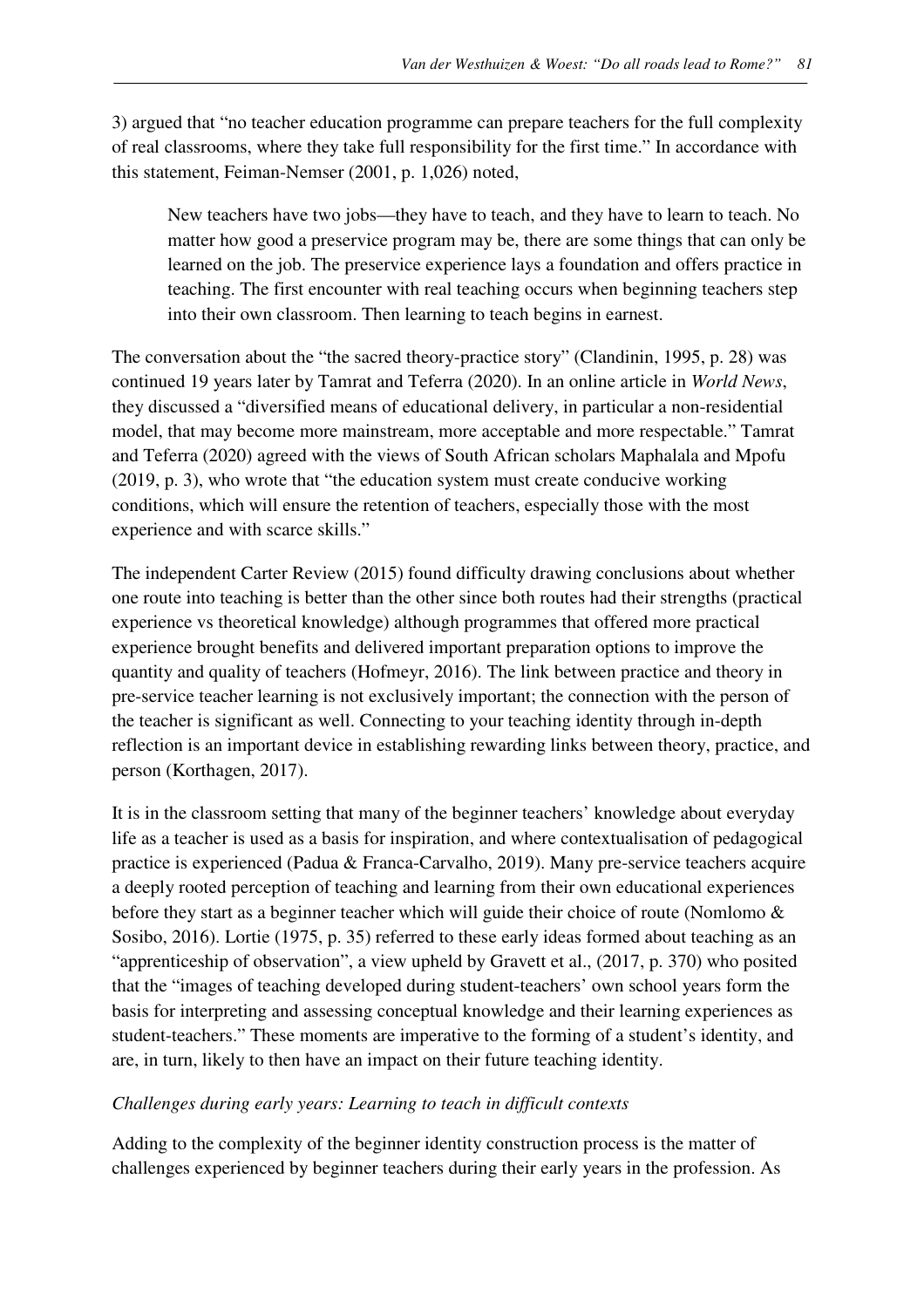early as the 1980s challenges faced by beginner teachers have been documented in scholarly literature in the field. The struggles associated during the early years of beginner teachers in the profession have been described as "transition shock" (Corcoran, 1981, p. 19), "reality shock" and "the survival phase" (Huberman, 1989, p. 57). The scholarly debate surrounding the demands on beginner teachers are ongoing (Friedman, 2000; Klusman et al., 2016; Stokking et al., 2003).

In many cases, beginner teachers feel isolated and perceive school management teams and more experienced colleagues as hostile and unfriendly (Flores & Day, 2006). Additionally, beginner teachers experience conflict with their colleagues since they are unfamiliar with the different ideologies prevailing in the schools (Deswita, 2019). They also find it difficult to establish and maintain discipline especially in large, overcrowded classroom contexts which are common in South Africa (Woest, 2018). Often, beginner teachers face difficulties with learners because they have not yet become skilled at problem-solving (Deswita, 2019). Friedman (2000, p. 182) described the realisation of the chasm between the period of teacher training and the early years of teaching as a case of "shattered dreams." It is therefore important to take a step back and explore the teacher identity-building experiences of preservice teachers during their years of training.

Initial beginner teacher identity as a complex construct

Studies on beginner teacher identity deal with the initial processes of the construction of a specific professional identity as a teacher. The process of

learning or developing a teacher identity is imbued with and fuelled by many aspects that are primarily personal, such as one's own biography, aspirations, learning history, and beliefs about education . . . [including] the hopes, dreams, and ideals that students bring with them to teacher education" (Beijaard, 2019, p. 3).

Positive psychology promotes the consideration of personal qualities, which centre on people's wellbeing and positive growth and, in turn, influence the formation of their teaching identity (Korthagen, 2017).

Over the last few decades, various researchers have explored the progression of a pre-service teacher becoming a teacher, as well as their first years in teaching (Beauchamp & Thomas, 2009, 2011; Flores, 2017; Pillen et al., 2013; Yuan & Lee, 2016). Beginner teacher identity development implies the initial and sometimes volatile psychological, mental, cognitive, and behavioural processes pre-service teachers undergo to arrive at a stable, yet fluid, teacher identity. It is important to note that professional identity (in this case teacher identity) is not fixed or static; it is, rather, a dynamic and continually changing process. In this paper, we consider only one slice of this ever-changing process—the identity states of pre-service teachers during the transitioning process of their becoming beginner teachers.

Investigation into both the inward and outward manifestations of beginner teachers' theoretical and actual growth towards becoming a teacher is necessary. How their teacher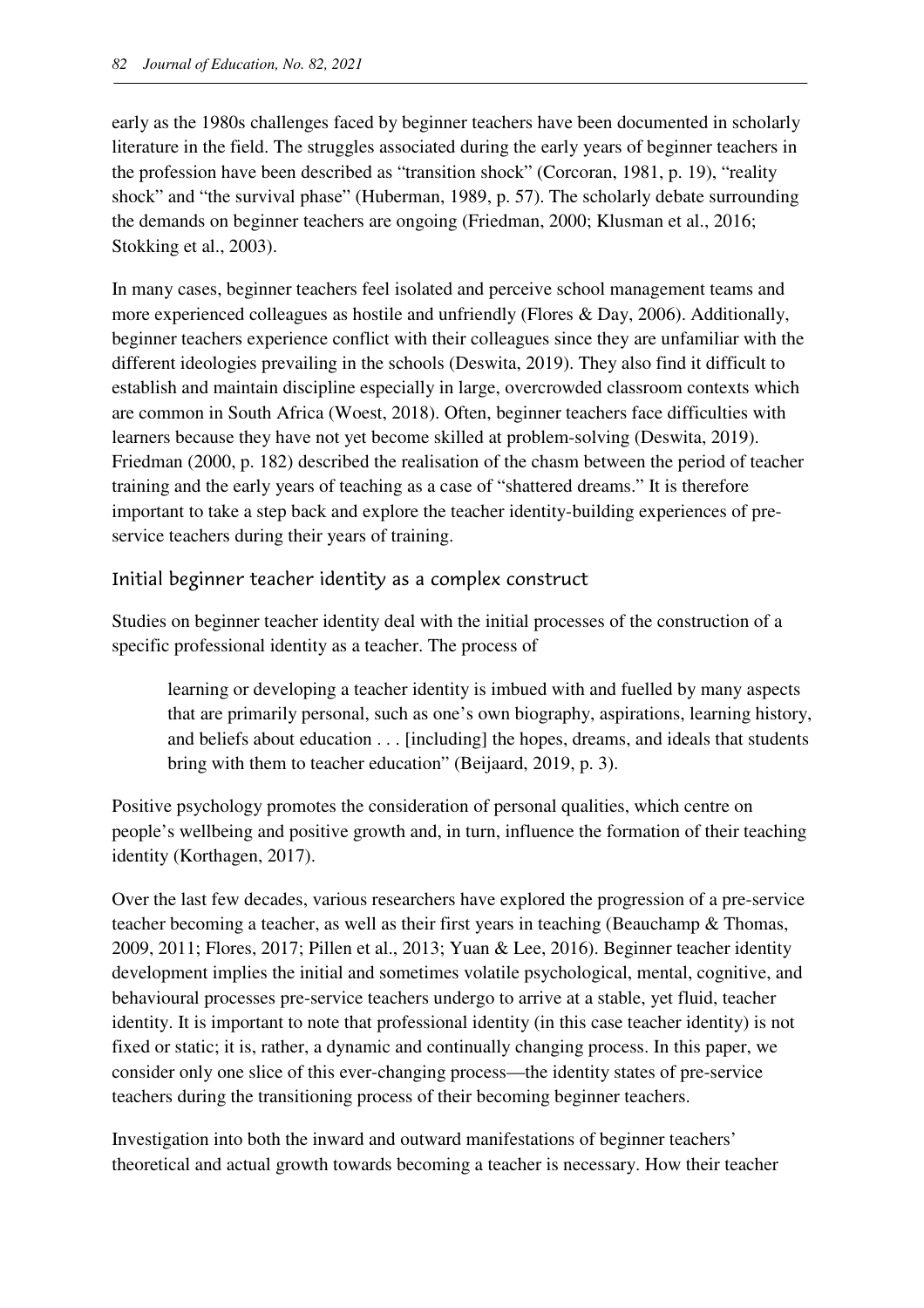identity develops may be influenced by their own critical self-examination, but attention must also be given to the school environment and to their learners and colleagues since these operate in conjunction with one another (Lee & Schallert, 2016). During this process, beginner teachers begin to solidify their construct of self as their understanding of the basic nature of teaching grows.

Accentuating the intricacy associated with learning to teach, Darling-Hammond et al. (2005, p. 368) specified that "even when observing good teaching or experiencing it for oneself, one cannot easily glean a deep understanding of the complexity of the work." A thorough comprehension of one's teaching self contributes to the success of beginner teachers during their early years of teaching and, thus, to a positive career trajectory. The ability to make meaning of experiences and find ways to overcome challenges in an unfamiliar and new professional environment strengthens the sense of the professional self and promotes the resilience of the beginner teacher. We argue that the choice of tertiary education programme is an often-overlooked influence in the process of the construction and development of the identity of the beginner teacher.

#### The role of teacher training programmes in influencing beginner teacher identity

The route chosen by pre-service teachers to become qualified teachers is one of many factors that influence their teacher-becoming during their early years in the profession. Hofmeyer (2016) suggested that the choice of educational programme is one of the influences on the effectiveness of beginner teachers and that this is based on the balanced construction and development of a stable initial beginner teacher identity. Much of what is taught at universities are concepts and conceptual frameworks related to phenomena, principles, and facts. In other words, university learning involves "learning about" (Gravett, 2012, p. 3), but learning should also be understood with regard to the development of a teaching identity, i.e. "learning to be" (Gravett, 2012, p. 5). To a degree, beginner teachers' identity is constructed from their initial teacher education programme, complemented by their individual teaching experience; together these motivate and result in the development process of skills and teaching methods (Padua & Franca-Carvalho, 2019).

Many pre-service teachers in South Africa follow the international traditional norms by pursuing a four-year university-based programme. These programmes are provided by 23 universities with either distance or face-to-face education, include both professional and academic modules, and are interspersed with varying periods of supervised teaching practice in schools as part of the preparation for pre-service teachers' work in schools as Hofmeyr (2016) has observed. The idea that universities do not prepare pre-service teachers effectively for the realities of classroom teaching is not exclusively a South African one (Gravett, 2012). In some countries a key part of pre-service teacher education has now become the concern of the schools, thus creating a situation in which teacher education takes the form of "training on the job" (Korthagen et al., 2001, p. 2). The teacher education curriculum in the United States of America has been divided, historically, between foundations modules, on the one hand, and methods modules on the other (Grossman et al., 2009).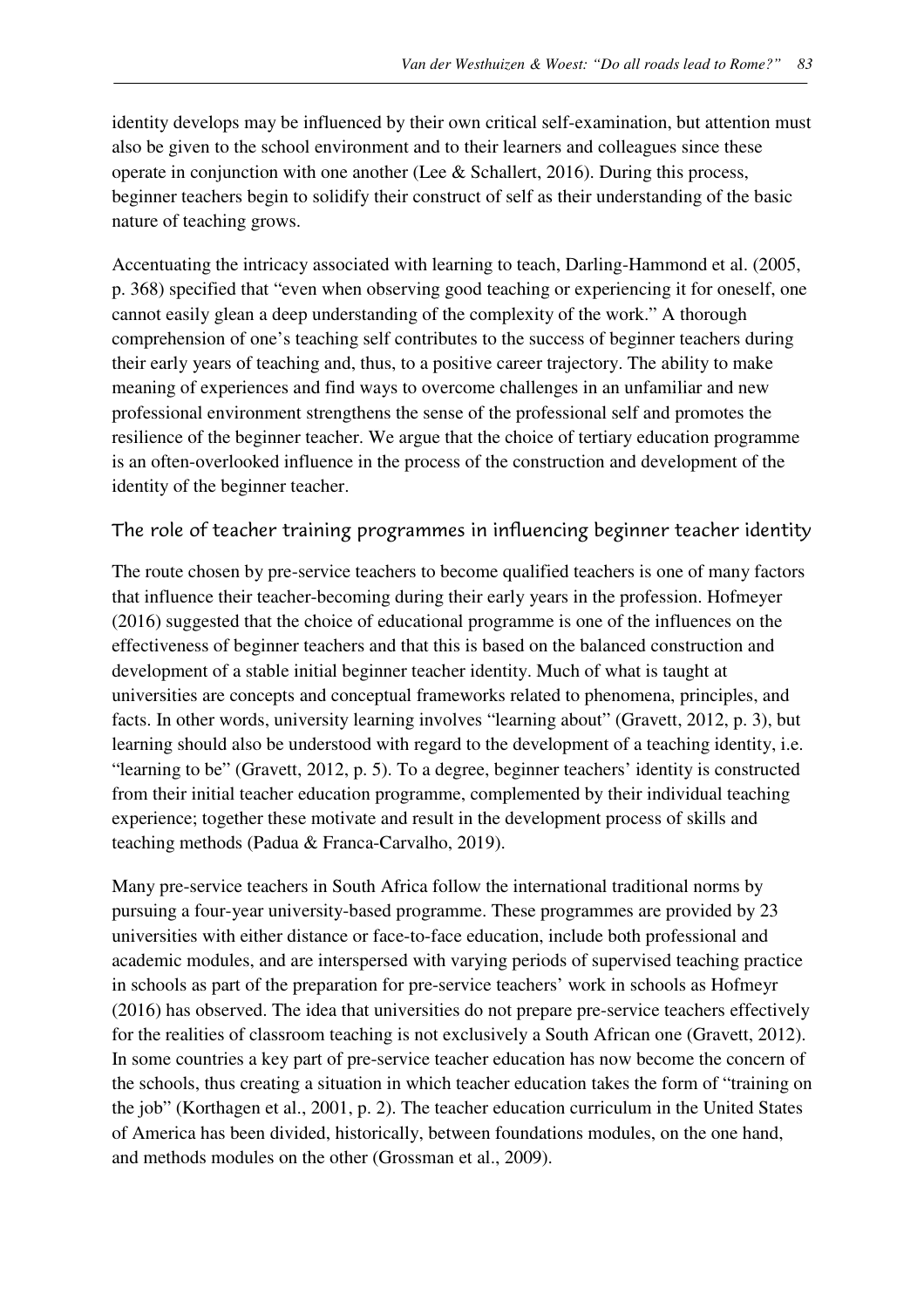One of the main points of teacher education programmes abroad is that they promote a close relationship between the tertiary institution and the schools that host students for their practical term. There is a system of "studying theory from books and in lectures" and then applying it practically in what is termed the "real world" (Gravett, 2012, p. 4). According to Hofmeyr (2016), a key flaw identified in university curricula worldwide is the lack of sufficient school practical experience. Although all university-based teacher education programmes include many field experiences during the programme (as a requirement in South African initial teacher education policy according to *The Revised Minimum Requirements for Teacher Education Qualifications*, Department of Higher Education and Training, 2015), the gap between what students are taught in university modules and their opportunities for learning to enact these practices in their school placements is often still very large (Zeichner, 2010).

Although student life plays a particular role in higher education since students attend classes with the intention of learning which is made viable by attending classes, but which also occurs in the teachable moments that arise inside and outside the classroom (Mitchell, 2014). However, some universities in South Africa employ Open Distance Learning, which stipulates that all students (including pre-service teachers) must study part-time (Hofmeyr, 2016). Part-time students can work even as they study, whereas full-time students become part of the student culture mentioned above. In Open Distance Learning, course and study materials are supplied in the absence of a university intermediary, and students must interrogate these individually and in their own time (Hofmeyr, 2016). Moreover, working full-time at a school while studying part-time can also be extremely challenging and difficult for students given that they have to "grapple with meeting the requirements of both the university programme and the school-based curriculum, which may be in tension with each other" (Chan, 2019, p. 3).

Limited research about different teacher education programmes in relation to beginner teacher identity development is apparent in the literature we reviewed. Incomplete research on the influence of teacher education programmes on beginner teacher identity was pointed out by scholars in the field (Beauchamp & Thomas, 2009; Cherrington, 2017; Chubbuck et al., 2001; Du Plessis & Sunde, 2017). Most of the past research on beginner teacher identity is based on identities and factors that influenced them (see Canrinus et al., 2012; Hobson et al., 2009; Hong, 2010; Nomlomo & Sosibo, 2016), except for the influence of teacher education programmes.

## Theoretical framing

Our research is framed theoretically by the Possible Selves theory (Marcus & Nurius, 1986). This theory concentrates on investigating the growth of beginner teachers' identity as Hamman et al. (2010) have pointed out. It also concerns beginner teachers' establishing their individual beginner teacher identity in their changeover to becoming teachers. The Possible Selves theory is appropriate because it accounts for the fluctuating states of the professional self of the beginner teacher during the transition process from pre-service teacher to beginner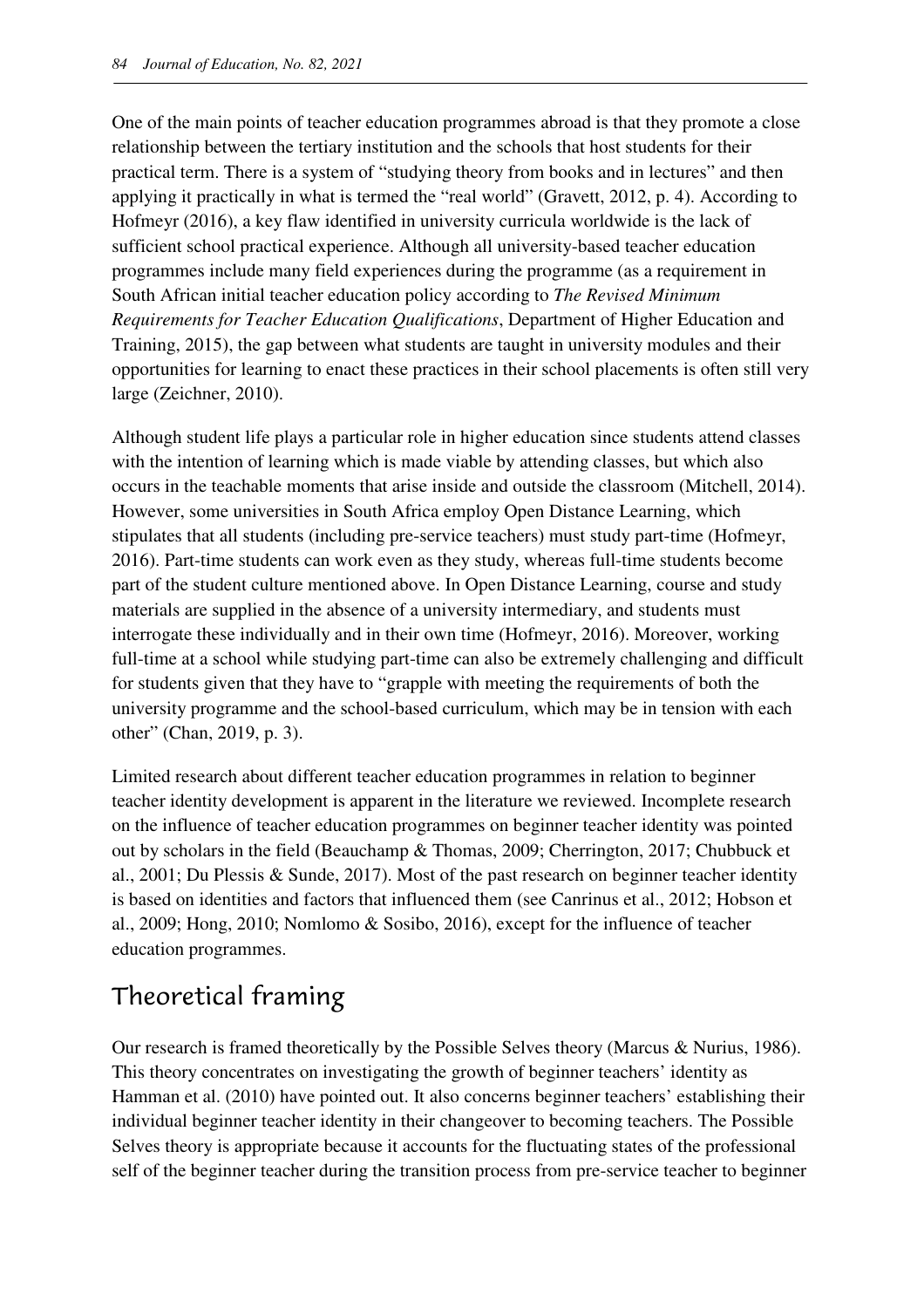teacher. The use of the Possible Selves theory as a lens through which to view the formation of beginner teacher identity has not been well-researched but see, for example, Hamman et al. (2010), Lee & Schallert (2016), and Yavuz Tabak (2020); most literature focuses on either beginner teacher identity or on the Possible Selves theory, but not on both. The limited nature of this research prompted us to use this theory given our belief that it is still relevant many decades later.

The Possible Selves theory (Marcus & Nurius, 1986) posits that at the beginning of a teacher's career, they might have a handful of ideas regarding the type of teacher they want to be (future self) based on their past experiences (past self). During their pre-service years and first years of in-service teaching, these identity states will change and evolve as they experience the realities of a classroom setting, are exposed to external factors, and carry out personal experimenting with their teaching identities. The beginner teacher's identity will therefore have an impact on their identity as moulded in their first years of teaching. The Possible Selves theory moulds a person's idea of what they want to mature into. This theory not only illustrates who it is that someone wants to grow into but also who they fear becoming. The Possible Selves theory illustrates how future-oriented thought is driven by the pursuit of self-relevant goals, and how it delivers identity-relevant information (Hamman et al., 2010). Possible future selves are characterised by specific, individually unique hopes, fears, and fantasies and are not just any set of fictional states of being (Marcus & Nurius, 1986). For the beginner teacher's identity, this includes their own hopes and fantasies as well as their fears about the kind of teacher they want to become in the future. The Possible Selves theory also includes the beginner teacher's past self. In this case, these are their experiences from their chosen teacher education programme. When beginner teachers enter the teaching profession, their emergent beginner teacher identities have already undergone some changes marked by previous experiences during their years of training and might at this point be in flux as they start out in a new and unfamiliar environment, (Woest, 2018). We build further on this theory in the discussion of our findings.

## Research context and methodology

We employed a nominalist, interpretivist, qualitative methodological paradigm, with, following Zartman and Goodrick (2005), a single case study as research design. A qualitative methodological paradigm is an approach that strives to explore and understand the meaning participants have of their social problem(s) without manipulating the data as Creswell (2008) has explained. Qualitative research allows for the gathering of stories in a personal environment. In the context of this study, it meant gathering the stories of beginner teachers with different teacher education backgrounds—full-time and part-time.

Ontology can be seen to relate to our views of the world together with how we perceive reality (Denzin & Lincoln, 2008) so, for us, a nominalist stance was appropriate because this showcases the importance of participants' internal and subjective experiences as Maree (2016) has noted. Epistemology is related to the relationship between the inquirer and the known as Denzin and Lincoln (2008) have explained. An epistemological perspective can be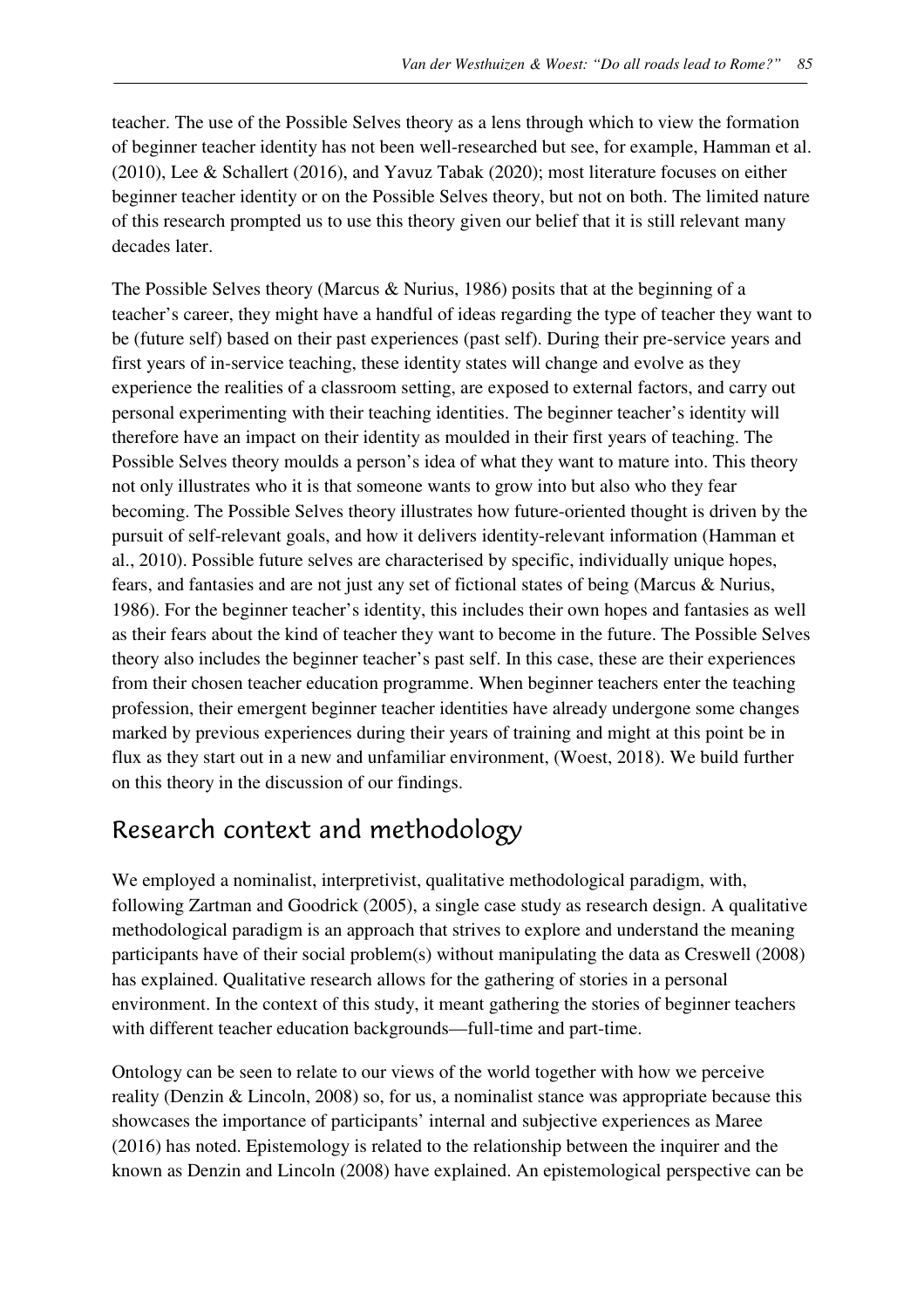either positivist or interpretivist according to Cohen et al. (2007). As Snape et al. (2014) have established, interpretivism strives to understand meaningful, subjective experiences as well as the meaning behind social interactions in a personal context. Interpretivism allows for a subjective participatory role in the research process, while one is being empathetically and personally immersed in the research (Maree, 2016). The participants interpreted their own teaching identities differently so, in being subjectively involved we could better understand what they experienced during their first year of in-service teaching. This deeper involvement in the interviews meant that our findings are rich, extensive, and inclusive of relevant data.

From ethical reasons, we were sensitive to our participants' emotional state since their experiences were likely to trigger unsettling memories. Following Leedy and Ormrod (2005), our ethical considerations included ensuring informed consent and maintaining confidentiality, allowing of no deception, and causing no harm to our participants. We explained the aim of the study and the roles of participants to them during the first interview and all participants signed consent forms. They were also assured that their responses would be handled confidentially and that their identities would be protected by the use of pseudonyms. No deception occurred since the participants were informed about the exact purpose of the research which was not harmful to them and they had the option to withdraw at any stage of the study with no negative consequences if they chose to do so.

#### Research design

As mentioned above, the chosen research design was a case study (Maree, 2016). We argue for the suitability of our chosen design by drawing on the work of Zainal (2007, p. 2) who said,

Case studies, in their true essence, explore and investigate contemporary real-life phenomenon through detailed contextual analysis of a limited number of events or conditions, and their relationships.

In this paper, the contemporary real-life phenomenon under scrutiny was the influence of beginner teachers' choice of tertiary institution on their emergent beginner teacher identities. Aligned with Zainal's (2007) view, we acknowledge that there are many factors influencing beginner teacher identity construction, but the focus of this paper is on the choice of tertiary institution as influence on beginner teacher identity. Zainal (2007) further described case study research as an in-depth inquiry into participants' life experiences in terms of the interrelationship between contextual settings and the research question being asked. Using a case study research design from this perspective allowed us to gain a deeper understanding of the influences of the choice of a part-time as opposed to a full-time higher education programme on beginner teacher identities. Additionally, the case study research design provided us with the opportunity for collaboration with participants within their own environments as advocated by Cohen et al. (2007). In this case, the implied environment was the space in which participants found themselves during their teacher training—studying via a part-time higher education institution while working at a school or studying at a full-time higher education institution.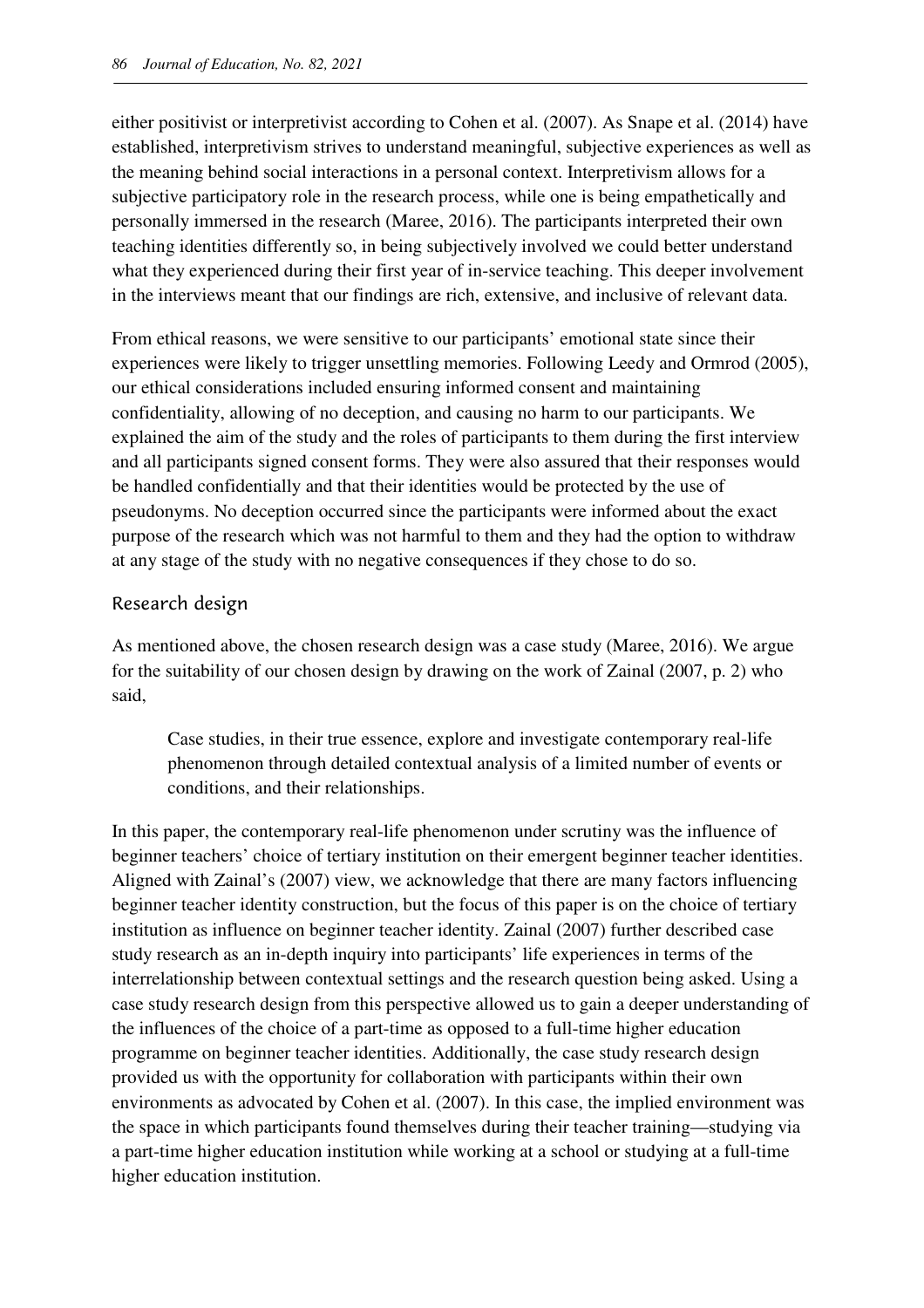#### Participant selection

Participant selection was conducted by using purposive sampling following Cohen et al. (2007). In line with the case study as our chosen research design, we opted for a small number of participants since we were interested in data that is detailed, varied, and extensive as suggested by Neuman (1997). In so doing, we were able to conduct an in-depth analysis of our six participants' responses. Of these, as made clear above, three had studied at a part-time higher educational institution and three had studied at a full-time one. Their ages ranged from 24 to 29 years. At the time of the interviews, all participants were beginner teachers and had three or fewer years' teaching experience. Although we acknowledge other terms for this status, we consider beginner teachers as teachers who have been teaching for three or fewer years in line with Fraser et al. (2017), for the purpose of this paper. The only selection criteria we had was that participants had to be beginner teachers and that three had to have studied full-time and three part-time. To aid us with the analysis of data, we grouped the participants informally into two groups. Each pseudonym followed by FT indicates a full-time student while PT indicates a part-time student. Group 1 consisted of participants Nthabiseng, (FT), Angelina, (FT), and Colin, (FT), while group 2 included participants Fred, (PT), Hannah, (PT), and George, (PT). Participants in Group 2 also worked for the duration of their studies either in schools as teaching assistants or in similar school-like educational contexts. The data was collected from participants situated in Pretoria, Gauteng (South Africa) and all participants were employed at fairly well-resourced urban schools.

#### Data collection and analysis

Following Cresswell (2008), we collected the data from face-to-face semi-structured interviews. We conducted two interviews of 60 to 90 minutes' duration with each participant. The interviews were steered by a set of semi-structured questions that included some on the participants' understanding of their own teacher identity and the ways in which they perceived these identities. In a conversational manner in line with Uitto (2012), we also discussed their perceptions of the ways in which their teacher identities had been shaped by certain influences and we funnelled our discussion towards the choice of teacher education programme as primary influence on their emerging beginner teacher identities. Finally, a general overview was elicited from participants about their broad experiences during their teacher training and they were free to share any other details or memories with us. To preserve the integrity of the data and ensure that it was interpreted properly, interviews were audio-recorded, and we transcribed them from these recordings and used them repeatedly to go over the interviews and verify what we believed the participants to have said. We used thematic content analysis to analyse the data from the interview transcriptions as advised by Braun and Clarke (2006) who have pointed out that thematic content analysis involves identifying, analysing, and reporting different themes that are supported by the data that is collected.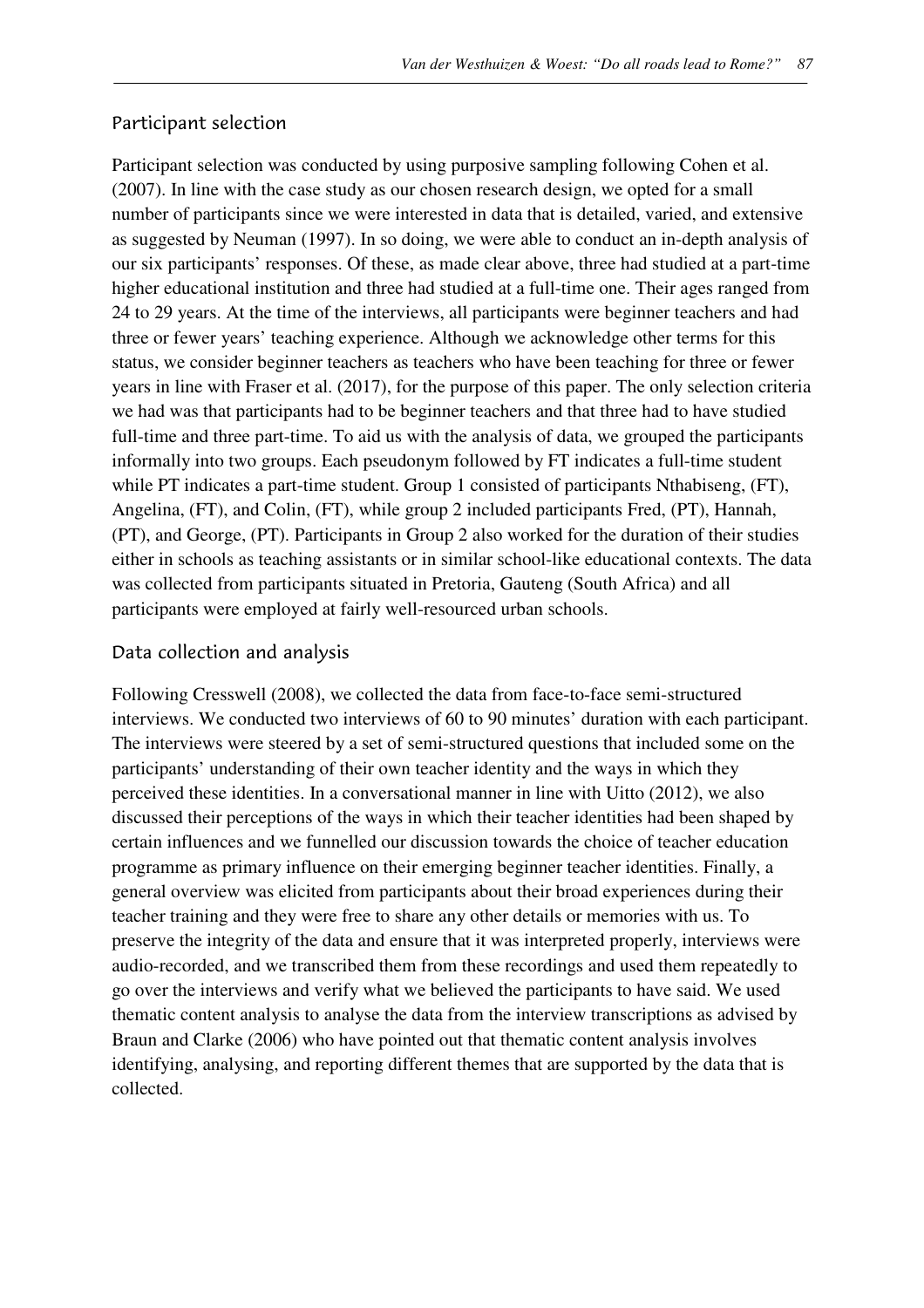## Main findings

Following an analysis of the data, three main themes emerged: diverging perceptions of initial beginner teacher identity states; beginner teacher identity evolving over a period of time; and practical experience being critical to beginner teacher identity.

#### Diverging perceptions of initial beginner teacher identity states

Data showed several differences between the perceptions of participants who studied fulltime and those who studied part-time in terms of their perceptions of their initial beginner teacher identity state. However, certain similarities between the two groups were also evident. Participants explained how their initial beginner teacher identities were constantly in flux and were based on the situations that occurred daily in their classrooms. Angelina (FT) revealed how she had to alter her teaching identity to be able to handle ordinary classroom situations. She said, "Coming from a university you have a certain mind-set of how things need to be, and then when you actually start teaching you see that it's completely different, you must change yourself." Hannah (PT) noted how she had to adapt her teaching identity to be able to handle day-to-day situations; she explained that "you get thrown into the deep end, but it teaches you very quickly how to swim and how to become a strong teacher." George (PT) said that "being a part-time student and working in a school environment, gives more clarity on what it truly means to be a teacher." His sense of clarity made him seem more selfconfident, probably because his teacher education programme permitted him to probe into his beginner teacher identity before he had to really start teaching.

It appears that the professional identities of the full-time participants may have been in a more unstable state when they began to teach. They seemed less able to develop their identities without first understanding and maturing their present selves when they found themselves in teaching contexts. This is evident in Colin's (FT) response: "I was not sure of who I [was] when I was a student, only when I started teaching, I became a little bit more sure but not that much." Similarly, Nthabiseng (FT) said, "I felt pressure during my years of studies because I couldn't know how I would turn out as a teacher one day" and for Angelina (FT), "I wasn't really sure what kind of teacher I would be one day, because I haven't been there really, but it got better only when I was a real teacher." Only after they had found and understood their present teaching self within the profession could they formulate and start working toward their future teacher selves.

#### Beginner teacher identity evolving over a period of time

Our data showed that time was significant in relation to beginner teacher identity. Participants from both groups agreed that beginner teacher identity construction and development involved time-consuming psychological processes. They related that the time spent in the practice contributed greatly to their beginner teacher identity. Fred (PT) told us how he had "had time to actually make mistakes in class" and could learn from his mistakes by trying new methods. Part-time participants showed more secure beginner teacher identities during their first years in the profession and seemed to have a clearer idea of the fact that teacher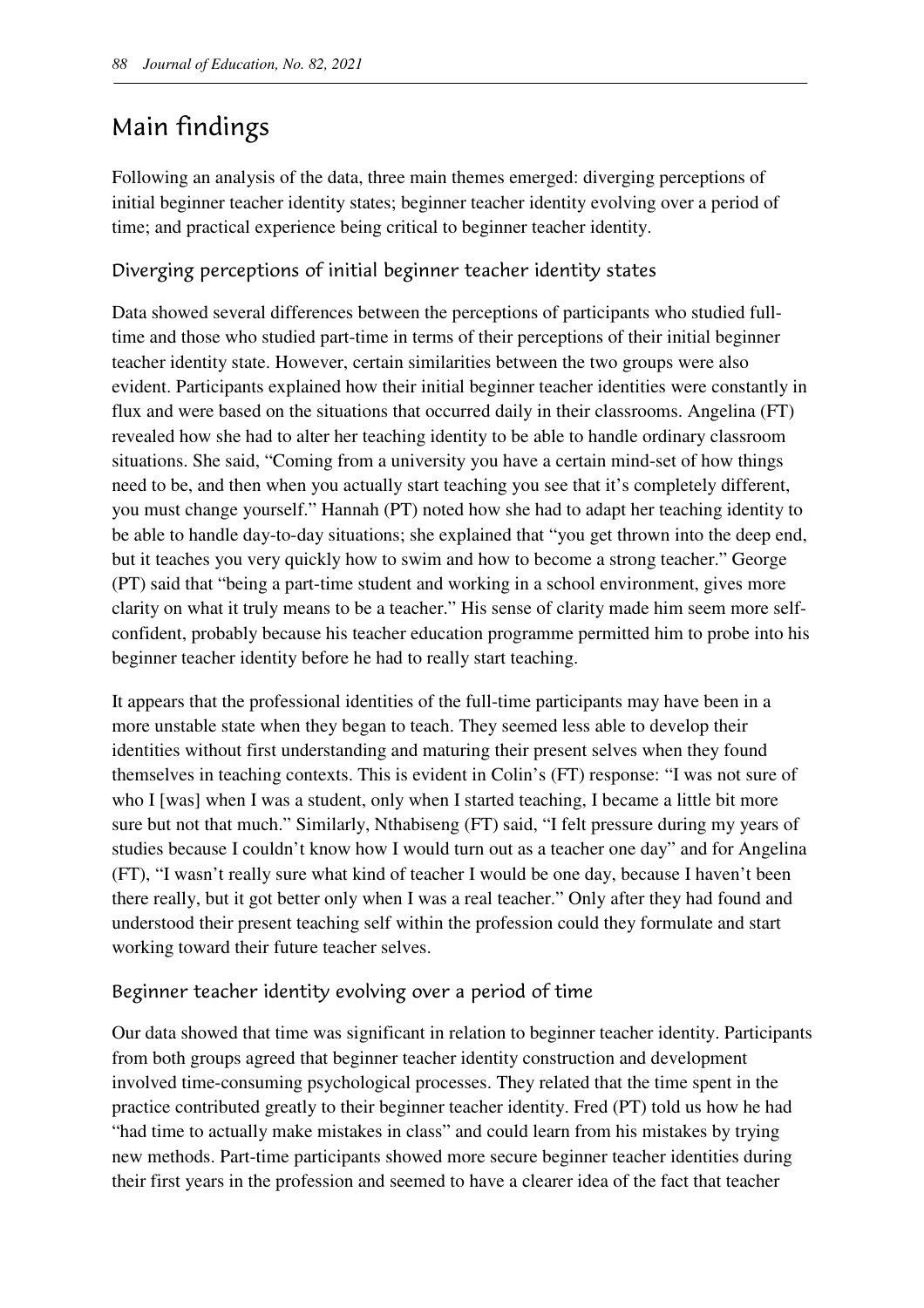identity is never completely stable. Fred (PT) said, "I knew I would still change a lot as a teacher because even now when I see other colleagues teaching, I think about it and try things in my class. I also remembered that from when I was studying and working at a school only as an assistant. I realise this thing will take years." Hannah (PT) explained that by working as an assistant teacher while studying part-time, she could try different ideas about what she thought would work for her. This is apparent from her explanation that "at one point, I was basically the teacher for five weeks in the class. And that already helped me, from an early stage, to identify what works for me as a teacher and what doesn't work for me as a teacher so that once I graduated it wouldn't be such a bomb shock for me in class." George (PT) agreed with Hannah (PT), in the sense that his identity was shaped over an extended period. He commented that because he had additional time in a school setting, he had extra time during which to change his beginner teacher identity to feel more self-assured in what he was doing in class. He said, "Creating your identity is a process, which I feel is done over a long period of time, and by studying part-time it was easier to find myself and to stand on my own feet in the educational world."

Full-time participants agreed that the construction of a beginner identity takes time, and they thought that pre-service teachers who studied part-time had had more time for this process to happen. In some cases, full-time participants viewed this as a distinct advantage of having studied part-time. Angelina (FT) said that "all the other teachers starting with me who did it part-time, I feel like they had more of an advantage, and they knew exactly what to expect when walking into a classroom because they had more years working with the kids." Colin (FT) agreed with Angelina (FT) and added, "I believe part-time would have been a better choice because even though you are working, you are not a full-fledged teacher. You are still learning, you are learning by observing and doing a little, and then systematically increasing the amount of work you do." Hannah (PT) explained how her choice of teacher education programme aided her to evolve and adjust her beginner teacher identity even though she was busy studying. She said, "I literally got to grow within a school system, and I got to evolve in my way as a teacher because I was constantly busy with teaching every single day." She said she had additional time to experiment with different ways of teaching and that those teachable instances matured her beginner teacher identity earlier in her years of study. She said that "the institute that I graduated from definitely helped my teacher identity because I went through a trial-and-error stage while I was doing it. I could see what was working for me and what was not working for me." Angelina (FT) made an interesting point about the time available for full-time pre-service teachers when she commented on the demands of being a full-time student by saying, "You know you are studying full-time, so your studies must be the priority. Making sure that you pass is really important, you don't really have time to think about the type of teacher you want to be or will be even if lecturers ask you to think about it."

#### Practical experience being critical to beginner teacher identity

Although both groups of participants had vastly different experiences, one aspect upon which they all agreed was the significance of practical experience as part of teacher education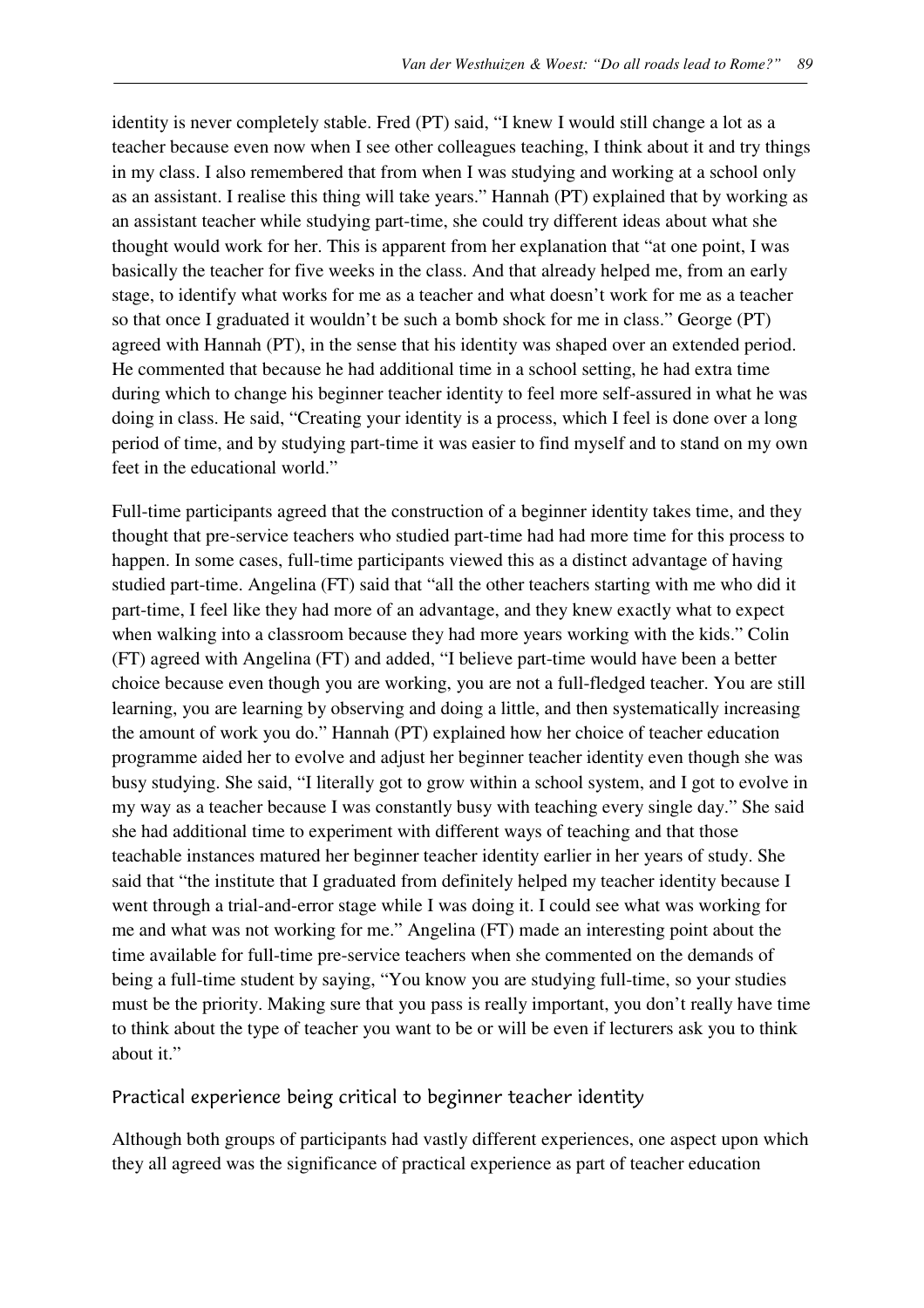programmes. Full-time participants felt that their beginner teacher identity would have manifested differently if they had had more practical experience before they started teaching. Angelina (FT) and Colin (FT) made several substantive claims in this regard. Angelina (FT) said, "I believe that if I had studied part-time and worked as a teacher, my teacher identity would have been completely different. Because, then I would have gained more practical experience, working with the kids, hands-on experience." Colin (FT) agreed when he said, "During my short teaching practice, there my teaching identity was formed and shaped, I believe. It gave me the opportunity to prepare for what being a full-time teacher would be. I learned more from teaching practice than I did from my institution." He added, "I believe that if I studied part-time, I might have gotten the opportunity to learn more and be more prepared. Studying part-time would kind of already make you a teacher, so you would have learned from the job." Angelina (FT) stated that she would have valued additional practical experience and that the lack of prolonged practical engagement made her feel lost. As she put it, "When I walked into the classroom, I was completely lost . . . I did not feel that I had enough practical experience to be able to work with the kids."

All participants felt confident about the positive impact the practical experience had had on their beginner teacher identity, whether it was more practical experience in the case of parttime participants or less so for full-time participants. Fred (PT) said, "I got my experience from my school, it is out and out because I have been teaching there while I study that gave me the advantage or the experience, to teach like I teach now. They guided and supported me and gave me lots of opportunities." Colin (FT), as a full-time student, concurred with the significance of his practical experience of six months when he said, "It was during teaching practice where we learned, where we worked at schools for six months, there my teaching identity was formed and shaped." George (PT) commented on the way in which his practical experience now elicits a sense of early success when he said, "I also feel practical experience gave me a head start in the teaching industry where I had a lot of experience because I taught and studied part-time. I already know I will make it in the industry. Experience is key to help you find your own teaching identity." Hannah (PT) explained that some of the most important aspects of her beginner teacher identity came from observing other teachers. She said, "I had a lot of examples to learn from, and I had a lot of people that I could grab knowledge from." Nthabiseng (FT) captured the significant role played by practical experience by these powerful words when she said,

When I was actually dealing with problems and seeing how the teachers actually react to certain situations, I could either gain from that or decide for myself that I won't ever handle a child that way. I think there are a lot of influencing factors, that need to be taken into consideration for your beginner teacher identity to grow. But I would definitely label the most important one, the one you cannot go without as practical experience.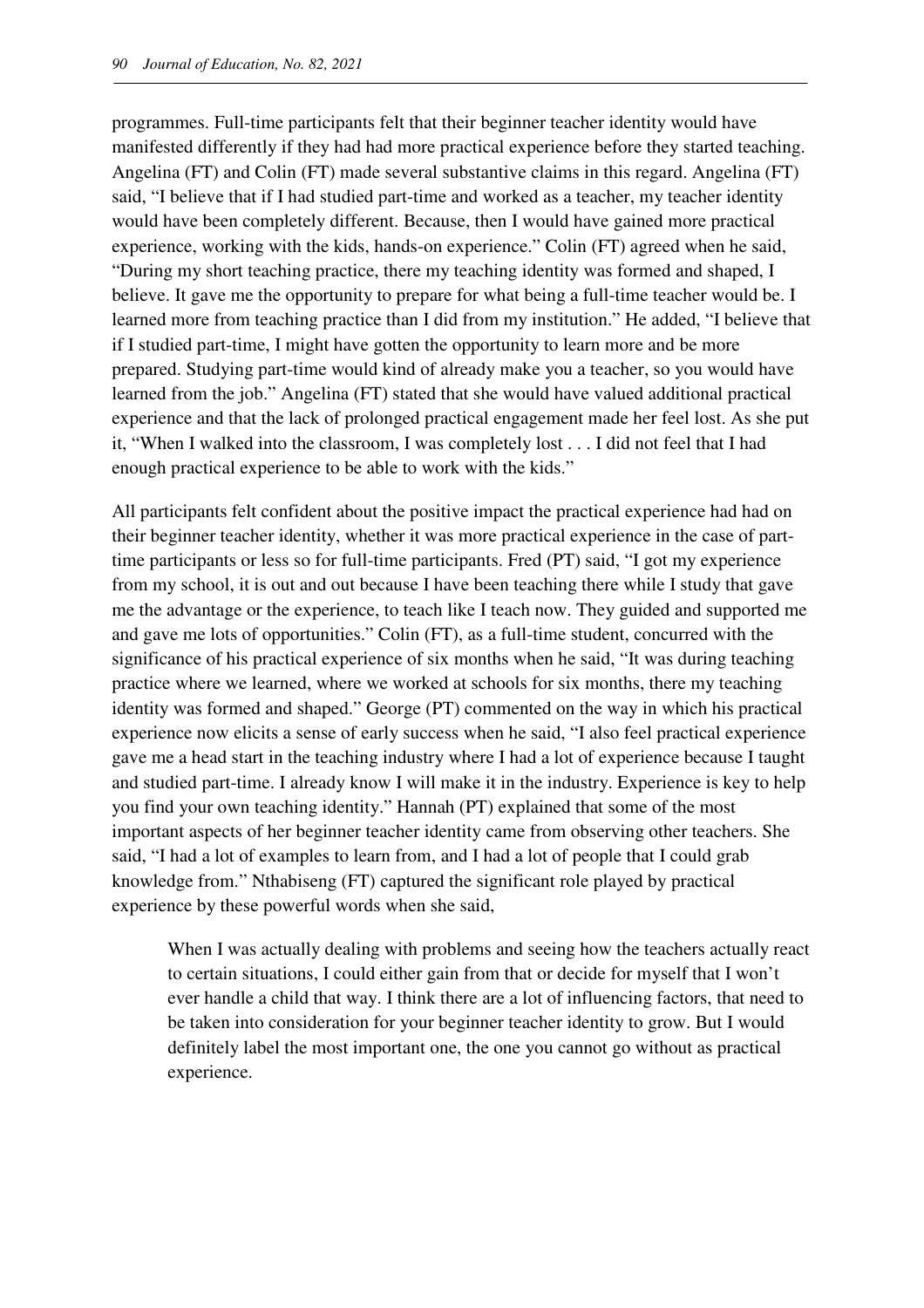## Discussion of findings

Different routes towards the profession influence beginner teacher identity states

Pre-service teachers' identities are not fixed, but are, rather, fluid processes involving "interpretation and reinterpretation of experience" (Nichols et al., 2017, p. 407). It was evident from our data that early teacher identity states of former full-time and part-time preservice teachers differed in several ways and that they all had unique visions and goals for their future teaching selves. This is in agreement with the view of Harrison (2018, p. 4) who noted,

We all envisage a range of possible identities for ourselves, framed by factors both within and beyond our control . . . These possible selves are part of building a wider narrative that we use to make sense of our lives in our own social context.

The participants who studied via full-time teacher education programmes said that they had not yet formed a clear beginner teacher identity before they started teaching and their responses during the interviews suggested an uncertainty about their emerging beginner teacher identity. Marcus and Nurius (1986) explained this process as the idea an individual has of what they want to become. Full-time participants were not sure of who they were as teachers when they started teaching. When describing their beginner teacher identities, the full-time participants spoke about who they "hoped" they might become. This is in line with the view of Marcus and Nurius (1986) whose Possible Selves theory indicates how thoughts about the future has self-relevant goals as its aim and how future-orientated thought provides information relevant to identity formation as confirmed more recently by Hamman et al. (2010).

Both groups of participants expressed individual hopes for the future and spoke about their fears regarding present teaching situations. Teaching is a profession in which feelings and motivation play an important role, and to support pre-service teachers' learning, their feelings, desires, and thoughts must be taken into account (Korthagen, 2017). From the findings elicited from our data, it is safe to say that the beginner teacher identity states of fulltime study participants seemed to shift more frequently between perceptions of their past selves and hopeful visions of their future selves. Additionally, full-time study participants seemed to take longer to construct a clear view of their beginner teacher identity. For all these particular participants, this process began only after they had started teaching. This might imply that their future self was under slightly more pressure since they had to deal with all the demands made on beginner teachers as Deswita (2019) and Klusman et al. (2016) have indicated in different contexts, while attempting to understand and get to know their newly emerging professional personas.

The group who studied part-time while working in schools seemed to have formed a rough image of what they wanted their beginner teacher identity to be or, in some cases, knew that a strong identity had already emerged. For these participants the shift towards a clearer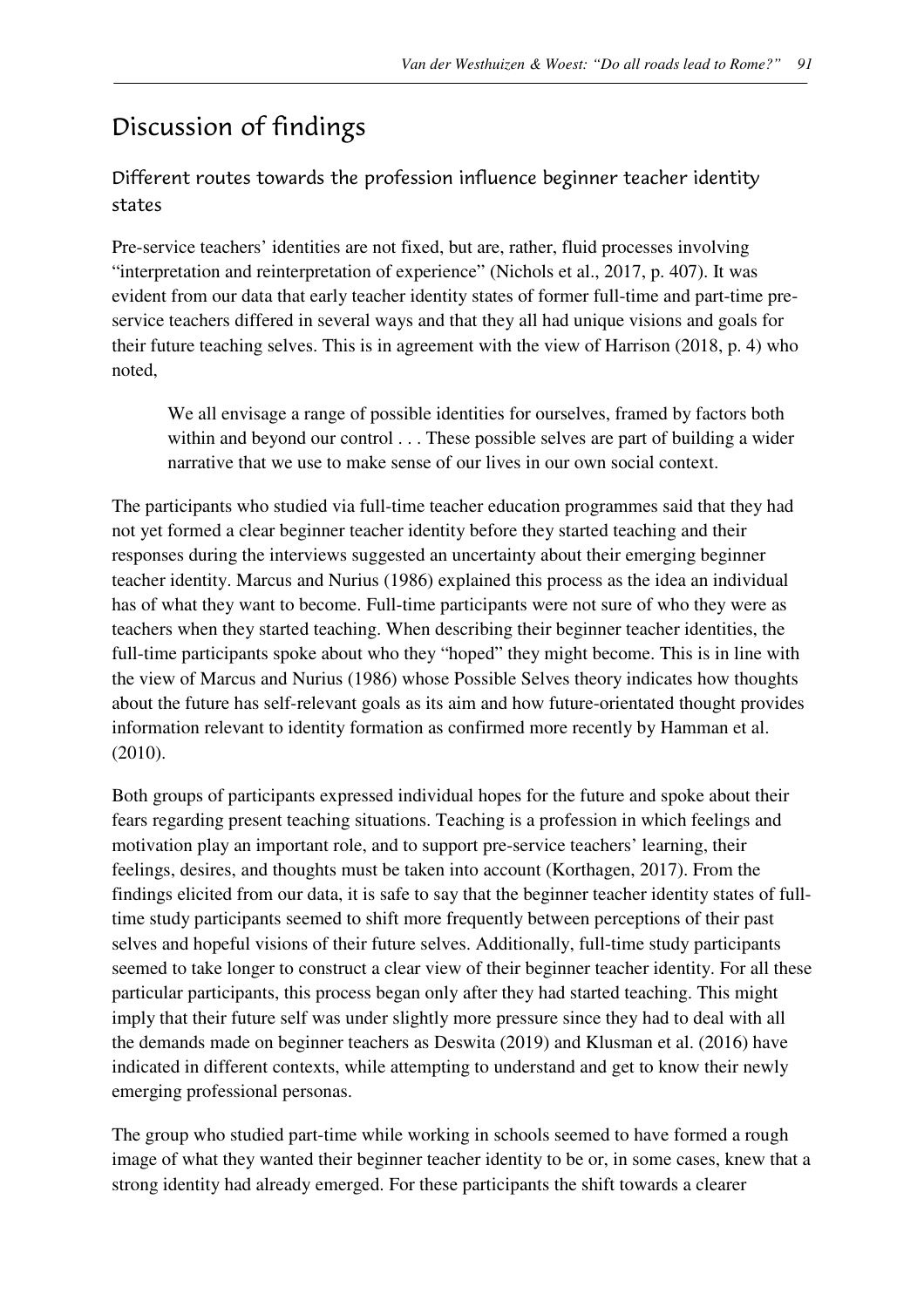beginner teacher identity seems to have started earlier and they also seemed to have a clearer idea of the current state of their teaching selves. They ascribed this to the fact that they had the opportunity to interact directly with learners and teachers in a schooling environment. This finding correlates with the views of Padua and Franca-Carvalho (2019) and Nomlomo and Sosibo, (2016) who emphasised the significance of pedagogical practice as the basis of the contextualisation of teaching experience.

#### The perceived chasm between tertiary studies and practice

Participants from both groups mentioned the magnitude of the difference between what they had been taught at their tertiary institution and their experiences during what they referred to as "real-life teaching." These differences were mentioned by all participants irrespective of the route they had chosen to become teachers. Participants compared the content of what they were taught at their respective initial teacher education institutions to how this translated into their experiences in practice. Their views were in line with Gravett's (2012, p. 4) descriptions of "studying theory from books and in lectures" and then "applying" it practically in what is termed the "real world." Participants from both groups indicated that they were not sure how different modules were aligned and failed to understand how theoretical content translated into practice. Rusznyak (2015) accounted for this by pointing out that when pre-service teachers failed to understand the fundamental composition of their teacher education programme, they had trouble understanding the relationships between and among the different modules they study. It was evident that the chasm between their tertiary studies and their experiences during their first years in practice influenced their identity formation process. Participants entered their new profession with the expectation that they were comprehensively prepared through their tertiary studies to face initial challenges, which was not always the case.

It is important to note that although the full-time participants had the essential theoretical knowledge, they just did not yet comprehend how to use it practically. This could have added to the feeling of being overwhelmed that they experienced; they had not yet realized that their theoretical knowledge is just as important as their practical experience. Galman (2009) presented another perspective on participants' responses to what they learn during their tertiary training. She viewed the "ubiquitous grumbling" (p. 468) of pre-service teachers as an indication of a possible positive effect of their teacher education program on their preservice teacher identity development. She argued that a phronesis, or practical wisdom approach to pre-service teacher education, may resolve the theory vs. practice problem and added that such an approach will focus mainly on the expansion of practical reasoning or perception-based knowledge, which will assist in effective communication and decisionmaking in a classroom setting. The experiences of dissonance and the emotions related to being overwhelmed, as was evident in participants' responses, may suggest that they are wrestling with novel ideas and moving forward in developing a unique and more stable and secure teacher self.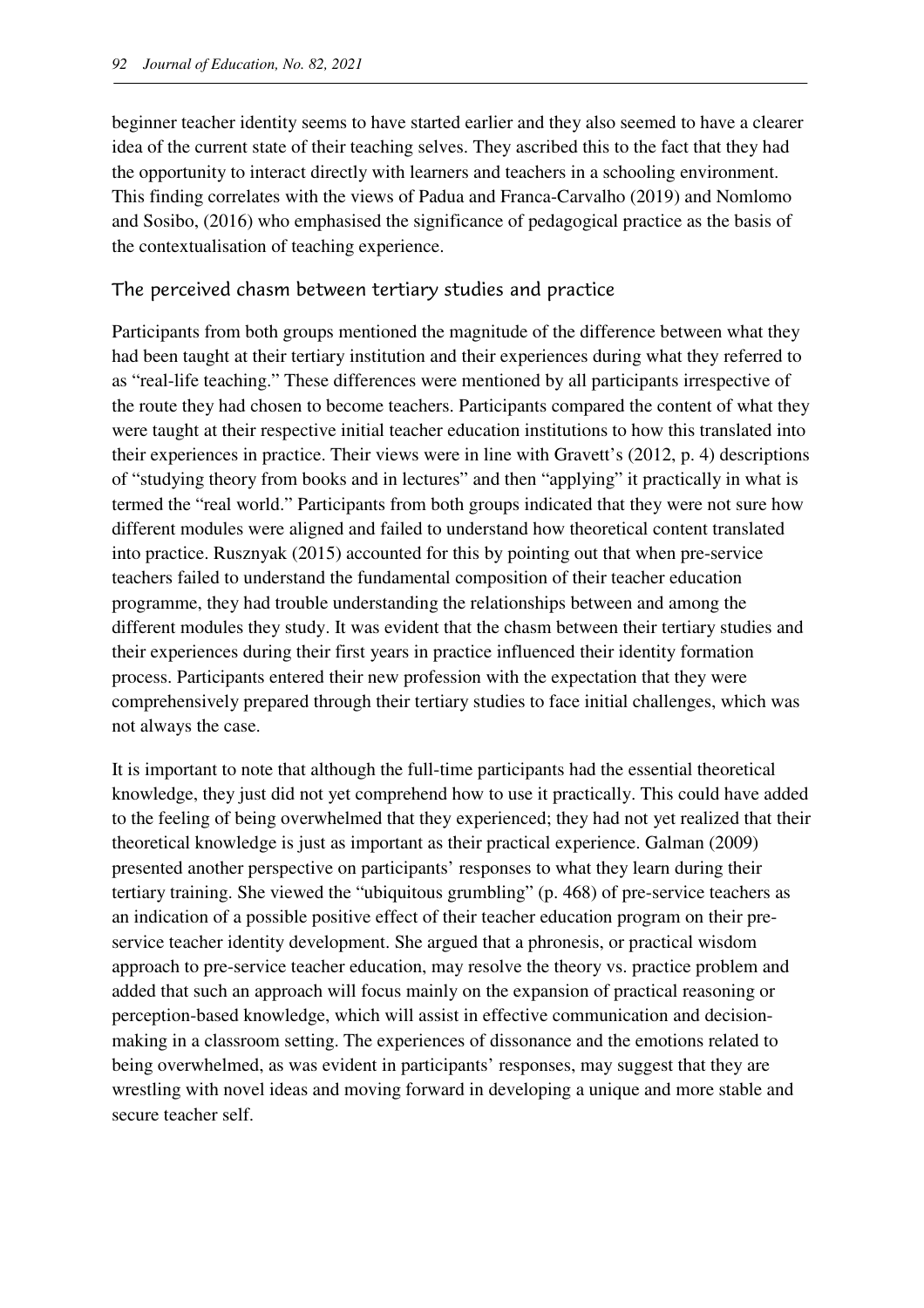#### The critical role of exposure to practice

Both groups of participants held strong views about exposure to practice being essential to the construction and development of their beginner teacher identities. Part-time participants thought that they had had more time to develop their beginner teacher identity than had their full-time counterparts and added that they felt adequately prepared for teaching full-time. The choice of teacher education programme determines the amount of practical experience to which pre-service teachers are exposed (Darling-Hammond et al., 2015). Full-time teacher education programmes struggle to provide adequate time for important practical experience, and thus typically place pre-service teachers in schools for limited periods of time (Hofmeyr, 2016).

Beginner teachers' identities are formed to some extent by the ideas and approaches promoted by their teacher education programmes (Anspal et al., 2012; Beauchamp & Thomas, 2011). From our data it was evident that full-time participants had limited practical involvement compared to part-time participants who worked full-time at schools. The perceived deficiency in practical experience of full-time participants resulted in feelings of being overwhelmed and lost, which meant they could not focus on, nor see the benefits of, their theoretical knowledge. In contrast, our data indicated that prolonged practical experience during formal teacher training had a strong positive influence on the development of the beginner teacher identities of part-time participants. According to Hofmeyr (2016), a key flaw identified in university curricula is a lack of sufficient school practical experience. This is confirmed by the findings of our study.

### Conclusion

Among other factors not explored in this paper, our findings suggest that different teacher education programmes influence the emergent beginner teacher identity of teachers during their early years of teaching to a considerable extent. Our findings show that exposure to practical experience in the school environment played a significant role in the development of beginner teacher identity. Consequently, the extent of opportunities for practical experience offered by different higher education institutions might constitute a substantial link to the development of beginner teacher identity.

From participants' shared lived experiences, we were able to recognise processes of growth and transformation in pre-service teachers during their years of study as they experienced the different routes to qualification with some similarities in the experiences of those who chose the same route. Although intrinsic desire and motivation of both full-time and part-time students, among other factors, eventually determines their classroom success (Hofmeyr, 2016) we hold the view that the choice of teacher educator programmes is a factor that cannot be ignored in conversations about teacher training. Additionally, beginner teacher identity may be influenced in a holistic sense by the choice of teacher education programmes in ways that our findings did not show.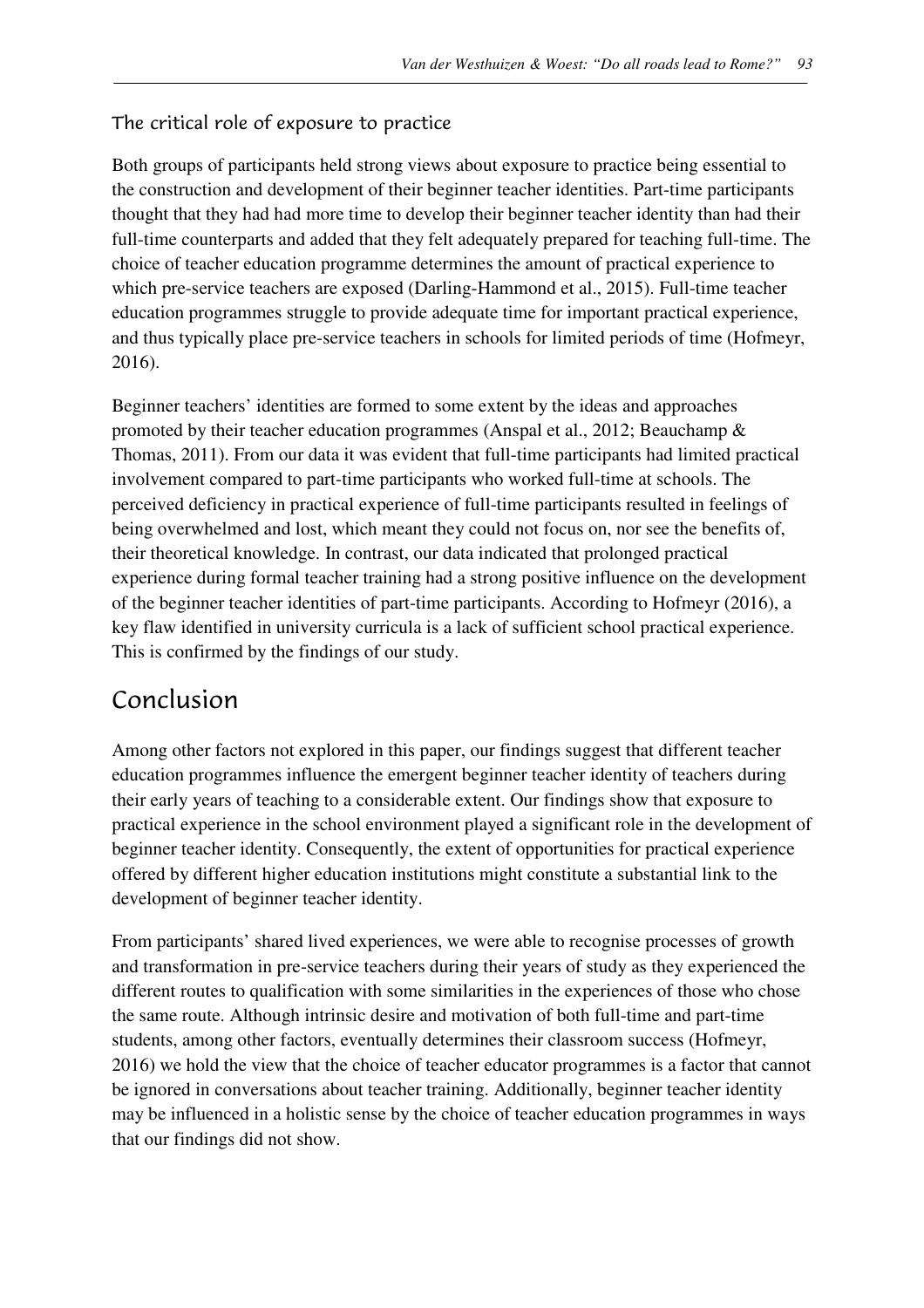We recognise that the choice of a teacher educator programme is one of the important building blocks that make up the past self of beginner teachers. The past experiences of a beginner teacher cannot be changed or rewoven; they form part of their past selves which is essential to building their future teacher selves. After reflecting on our initial choice of the metaphor of different roads leading to Rome, we are of the opinion that all roads do indeed lead to Rome. However, since these journeys to the desired destination differ so vastly the traveller (becoming-teacher) reaching Rome may be a different teacher had they chosen a different road.

### References

- Abongdia, J. A., Adu, E. O., & Foncha, J. W. (2015). Pre-service teachers' challenges during teaching practice in one university in the Eastern Cape, South Africa. *International Journal of Educational Sciences, 11*(1), 50–56.
- Anspal, T., Eisenschmidt, E., & Löfström, E. (2012). Finding myself as a teacher: Exploring the shaping of teacher identities through student teachers' narratives. *Teachers and Teaching: Theory and Practice, 18*(2), 197–216.
- Beauchamp, C., & Thomas, L. (2009). Understanding teacher identity: An overview of issues in the literature and implications for teacher education. *Cambridge Journal of Education, 39*(2), 175–189.
- Beauchamp, C., & Thomas, L. (2011). Understanding new teachers' professional identities through metaphor. *Teaching and Teacher Education, 27*, 762–769.
- Beijaard, D. (2019). Teacher learning as identity learning: models, practices, and topics. *Teachers and Teaching: Theory and Practice,* 1–6. https://www.tandfonline.com/doi/full/10.1080/13540602.2019.1542871
- Beltman, S., Glass, C., Dinham, J., Chalk, B., & Nguyen, B. (2015). Drawing identity: Beginning pre-service teachers' professional identities. *Issues in Educational Research, 25*(3), 225–245.
- Braun, V., & Clarke, V. (2006). Using thematic analysis in psychology. *Qualitative Research in Psychology, 3*(2), 77–101.
- Canrinus, E. T., Helms-Lorenz, M., Beijaard, D., Buitink, J., & Hofman, A. (2012). Selfefficacy, job satisfaction, motivation and commitment: Exploring the relationships between indicators of teachers' professional identity. *European Journal of Psychology of Education, 27*(1), 115–132.
- Carter, A. (2015). Independent report: Carter review of initial teacher training. Department for Education, England. https://www.gov.uk/government/publications/ carter-reviewof-initial-teacher-training.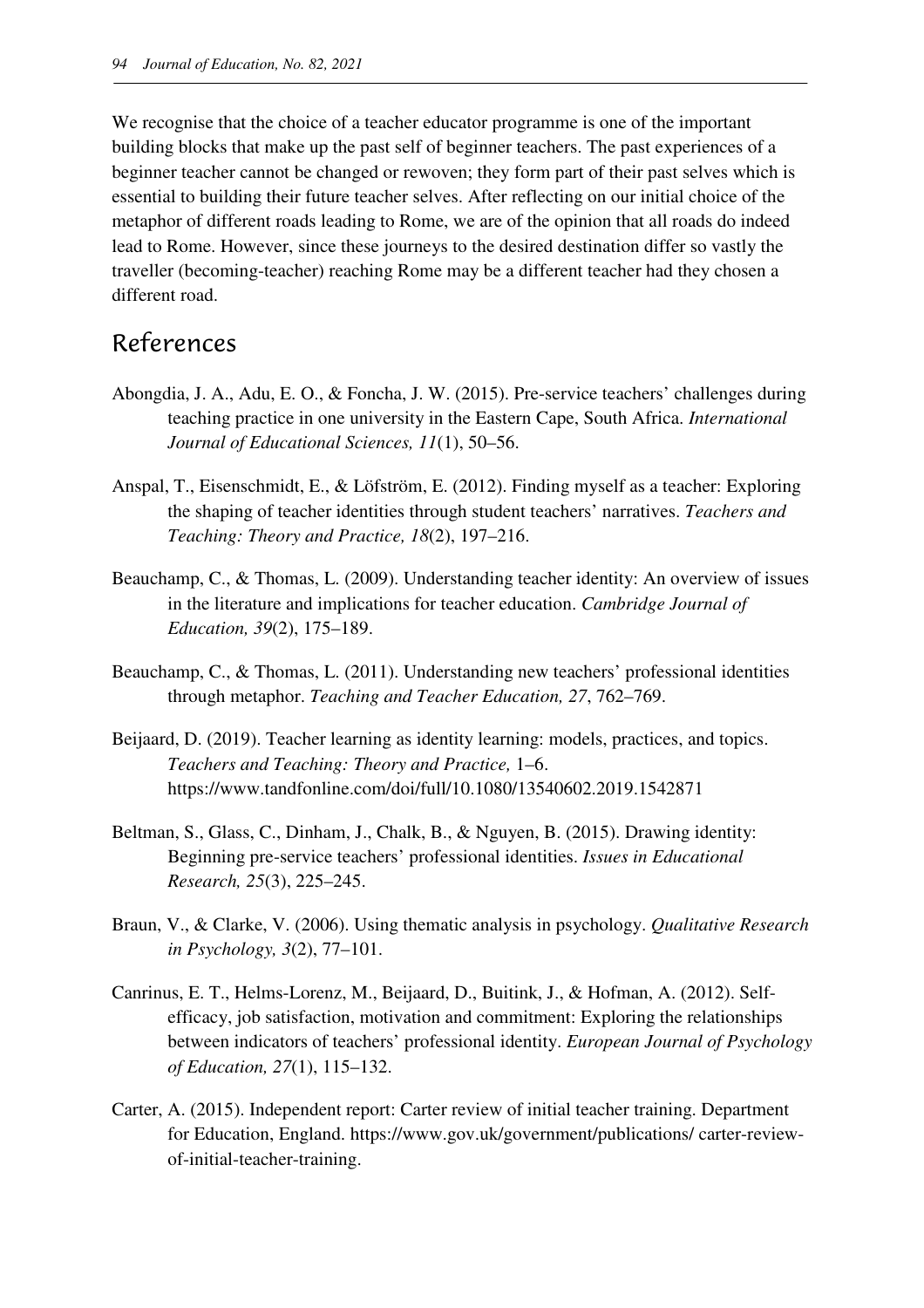- Chan, C. (2019). Crossing institutional borders: Exploring pre-service teacher education partnerships through the lens of border theory. *Teaching and Teacher Education, 86,* 1–10.
- Cherrington, A. (2017). Positioning a practice of hope in South African teacher education programmes. *Educational Research for Social Change, 6*(1), 72–86.
- Christophersen, K. A., Elstad, E., Turmo, A., & Solhaug, T. (2016). Teacher education programmes and their contribution to student teacher efficacy in classroom management and pupil engagement. *Scandinavian Journal of Educational Research, 60*(2), 240–254.
- Chubbuck, S. M., Clift, R. T., Allard, J., & Quinlan, J. (2001). Playing it safe as a novice teacher: Implications for programs for new teachers. *Journal of Teacher Education, 52*(5), 365–376.
- Clandinin, D. J. (1995). Still learning to teach. In T. Russell & F. Korthagen (Eds.), *Teachers who teach teachers* pp. 25–31. Falmer Press.
- Cohen, L., Manion, L., & Morrison, K. (2007). *Research Methods in Education* (6th ed.). Routledge.
- Corcoran, E. (1981). Transition shock: The beginning teacher's paradox. *Journal of Teacher Education, 32*(3), 19–23.
- Creswell, J. W. (2008). *Educational research: Planning, conducting, and evaluating quantitative and qualitative research* (3rd ed.). Merrill Prentice Hall.
- Darling-Hammond, L. (2015). Teacher quality and student achievement. *Education Policy Analysis Archives*, *8*, 1. https://epaa.asu.edu/ojs/article/view/392/515
- Darling-Hammond, L., Hammerness, K., Grossman, P., Rust, F., & Shulman, L. (2005). The design of teacher education programs. In L. Darling-Hammond & J. Bransford (Eds.), *Preparing teachers for a changing world: What teachers should learn and be able to do* (pp. 390–441). Josey-Bass.
- Davis, B. H., & Cearley-Key, T. (2016). Teacher fellows: A school/university partnership for beginning teachers. In T. Petty, A. Good & S. M. Putman (Eds.), *Handbook of research on professional development for quality teaching and learning* (pp. 281– 294). IGI Global.
- Denzin, N. K., & Lincoln, Y. S. (2008). *The landscape of qualitative research* (vol. 1). SAGE.
- Department of Higher Education and Training. (2015). *National Qualifications Framework Act 67 of 2008: Revised policy on the minimum requirements for teacher education qualifications*. Government Gazette, South Africa, 583 (38487).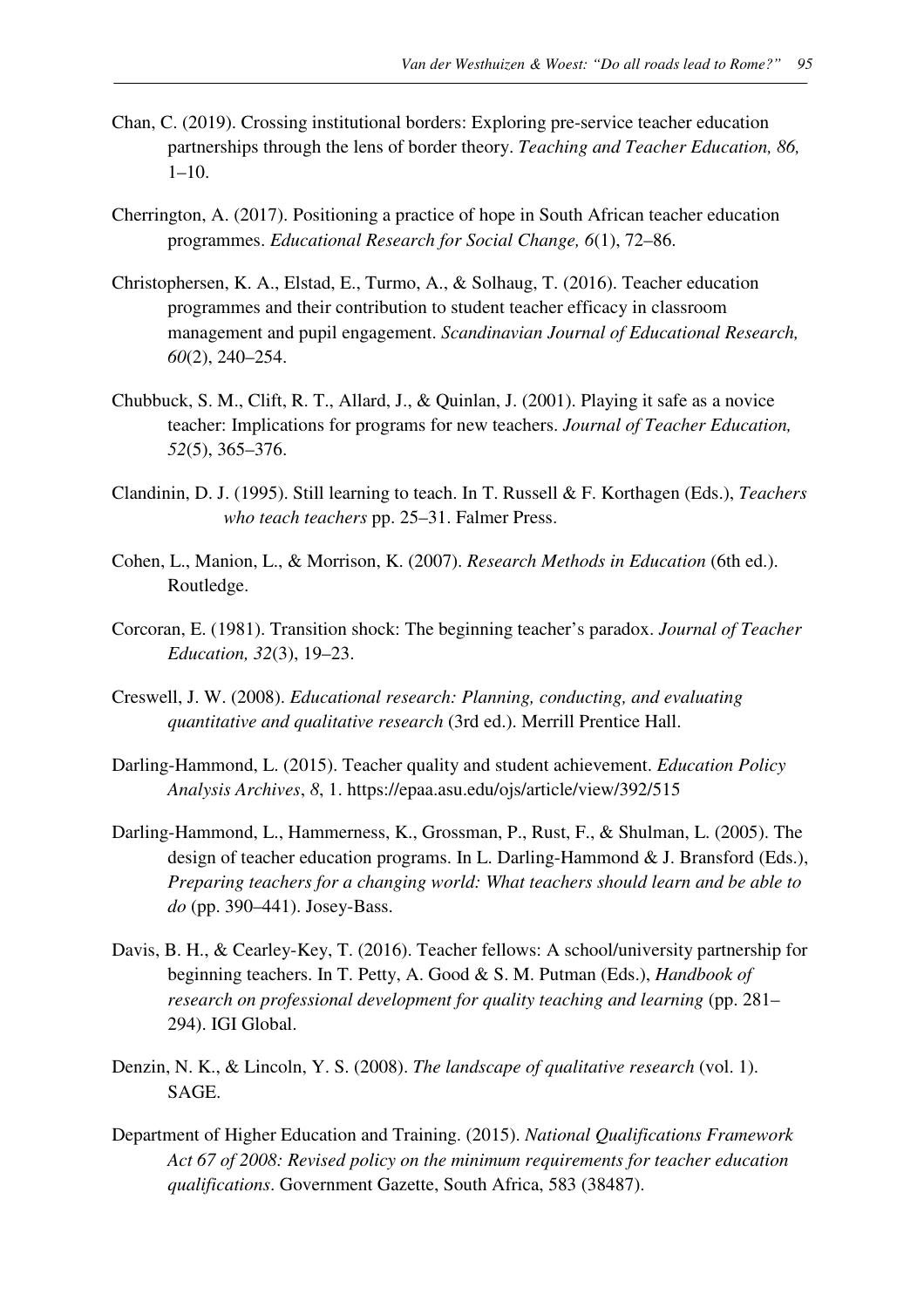- Deswita, Y. (2019, December). Implementation of beginner Teacher Induction Program (PIGP) in city of Solok. In *International Conference on Education Technology (ICoET 2019)*. *Advances in Social Science, Education and Humanities Research,* 372, 332–335. Atlantis Press. https://www.atlantis-press.com/article/125925105
- Dicke, T., Parker, P. D., Marsh, H. W., Kunter, M., Schmeck, A., & Leutner, D., (2014), Self-efficacy in classroom management, classroom disturbances, and emotional exhaustion: A moderated mediation analysis of teacher candidates. *Journal of Educational Psychology, 106*, 569–583.
- Du Plessis, A. E., & Sunde, E. (2017). The workplace experiences of beginning teachers in three countries: A message for initial teacher education from the field. *Journal of Education for Teaching, 43*(2), 132–150.
- Feiman-Nemser, S. (2001). From preparation to practice. Designing a continuum to strengthen and sustain teaching. *Teachers College Record, 103*(6), 1013–1055.
- Flores, M. A. (2017). Practice, theory and research in initial teacher education: International perspectives. *European Journal of Teacher Education, 40*(3), 287–290.
- Flores, M. A., & Day, C. (2006). Contexts which shape and reshape new teachers' identities: A multi-perspective study. *Teaching and Teacher Education, 22*(2), 219–232.
- Fraser, K., Greenfield, R., & Pancini, G. (2017). Conceptualising institutional support for early, mid, and later career teachers. *International Journal for Academic Development, 22*(2), 157–169.
- Friedman, I. A. (2000). Burnout in teachers: Shattered dreams of impeccable professional performance. *Journal of Clinical Psychology, 56*(5), 595–606.
- Galman, S. (2009). Doth the lady protest too much? Pre-service teachers and the experience of dissonance as a catalyst for development. *Teaching and Teacher Education, 25*(3), 468–481.
- Gravett, S. (2012). Crossing the "theory-practice divide": Learning to be(come) a teacher. *South African Journal of Childhood Education, 2*(2), 1–14.
- Gravett, S., de Beer, J., Odendaal-Kroon, R., & Merseth, K. K. (2017). The affordances of case-based teaching for the professional learning of student-teachers. *Journal of Curriculum Studies, 49*(3), 369–390.
- Grossman, P., Hammerness, K., & McDonald, M. (2009). Redefining teaching, re imagining teacher education. *Teachers and Teaching: Theory and Practice, 15*(2), 273–289.
- Hamman, D., Coward, F., Johnson, L., Lambert, M., Zhou, L. & Indiatsi, J. (2013). Teacher possible selves: How thinking about the future contributes to the formation of professional identity. *Self and Identity, 12*(3), 307–336.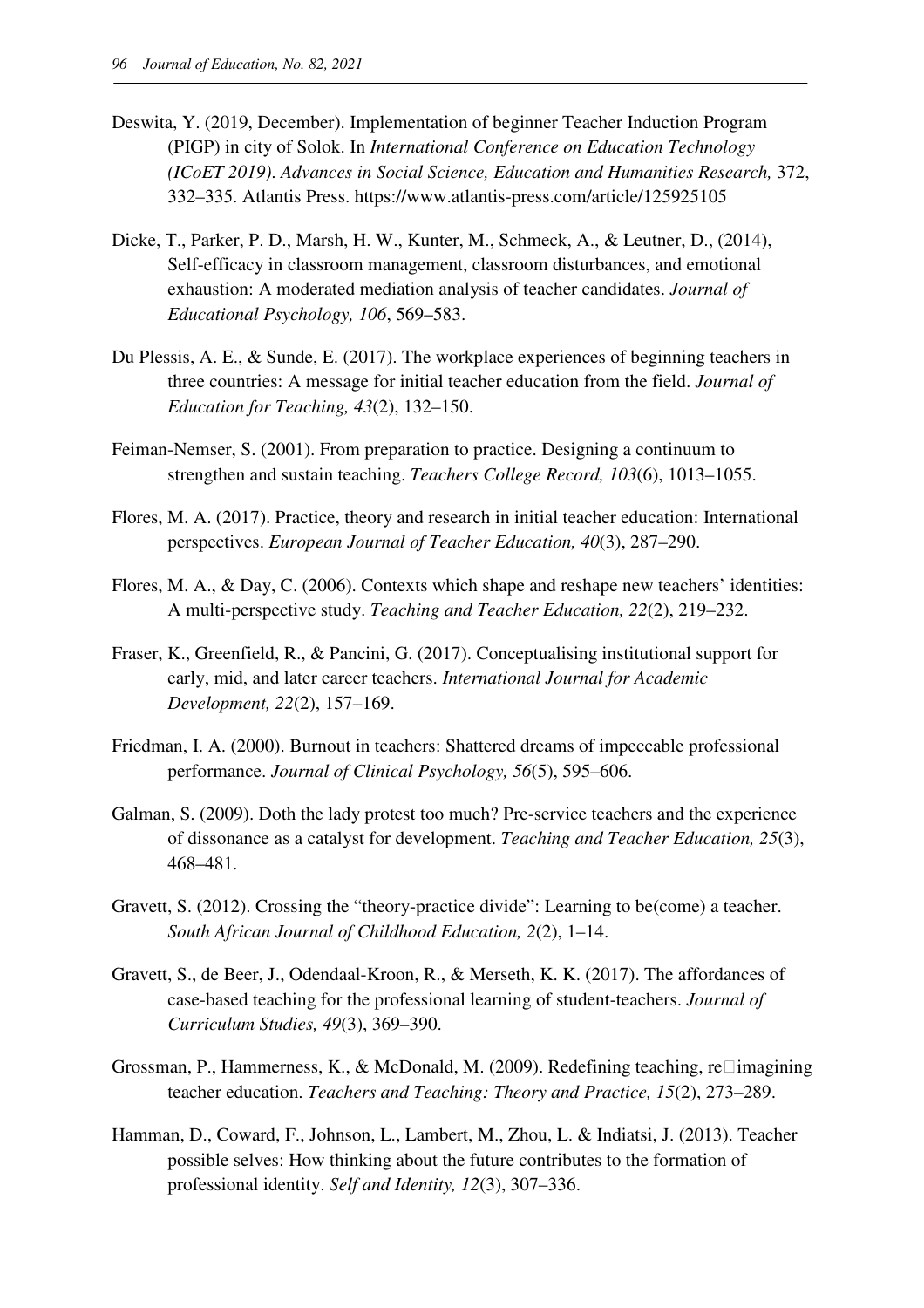- Hamman, D., Gosselin, K., Romano, J., & Bunuan, R. (2010). Using Possible-Selves theory to understand the identity development of new teachers. *Teaching and Teacher Education, 26*(7), 1349–1361.
- Harrison, N. (2018). Using the lens of 'possible selves' to explore access to higher education: A new conceptual model for practice, policy, and research. *Social Sciences, 7*(10), 209–230.
- Hobson, A. J., Ashby, P., Malderez, A., & Tomlinson, P. D. (2009). Mentoring beginning teachers: What we know and what we don't. *Teaching and Teacher Education, 25*(1), 207–216.
- Hofmeyr, J. (2016). *International literature review on alternative initial teacher education pathways*. Prepared for the Zenex Foundation, Johannesburg. JET Education Services.
- Hong, J. Y. (2010). Pre-service and beginning teachers' professional identity and its relation to dropping out of the profession. *Teaching and Teacher Education, 26*(8), 1530– 1543.
- Huberman, M. A. (1989). The professional life cycle of teachers. *Teachers College Record, 91*, 31–57.
- Klusmann, U., Richter, D., & Lüdtke, O. (2016). Teachers' emotional exhaustion is negatively related to students' achievement: Evidence from a large-scale assessment study. *Journal of Educational Psychology, 108*(8), 1193–1199.
- Korthagen, F. A., Kessels, J., Koster, B., Lagerwerf, B., Wubbels, T. (2001). *Linking practice and theory: The pedagogy of realistic teacher education*. Lawrence Erlbaum Associates Publishers.
- Korthagen, F. A. (2017). Inconvenient truths about teacher learning: Towards professional development 3.0. *Teachers and Teaching, 23*(4), 387–405.
- Kumazawa, M. (2013). Gaps too large: Four novice EFL teachers' self-concept and motivation. *Teaching and Teacher Education, 33*, 45–55.
- Lambert, J., & Gong, Y. (2010). 21st century paradigms for pre-service teacher technology preparation. *Computers in the Schools, 27*(1), 54–70.
- Langsford, D. (2020). *'Those who can think, teach': The pedagogical reasoning of preservice teachers from different initial teacher education pathways* (Unpublished doctoral dissertation).University of the Witwatersrand, Johannesburg, RSA.
- Lee, S. A., & Schallert, D. L. (2016). Becoming a teacher: Coordinating past, present, and future selves with perspectival understandings about teaching. *Teaching and Teacher Education, 56*, 72–83.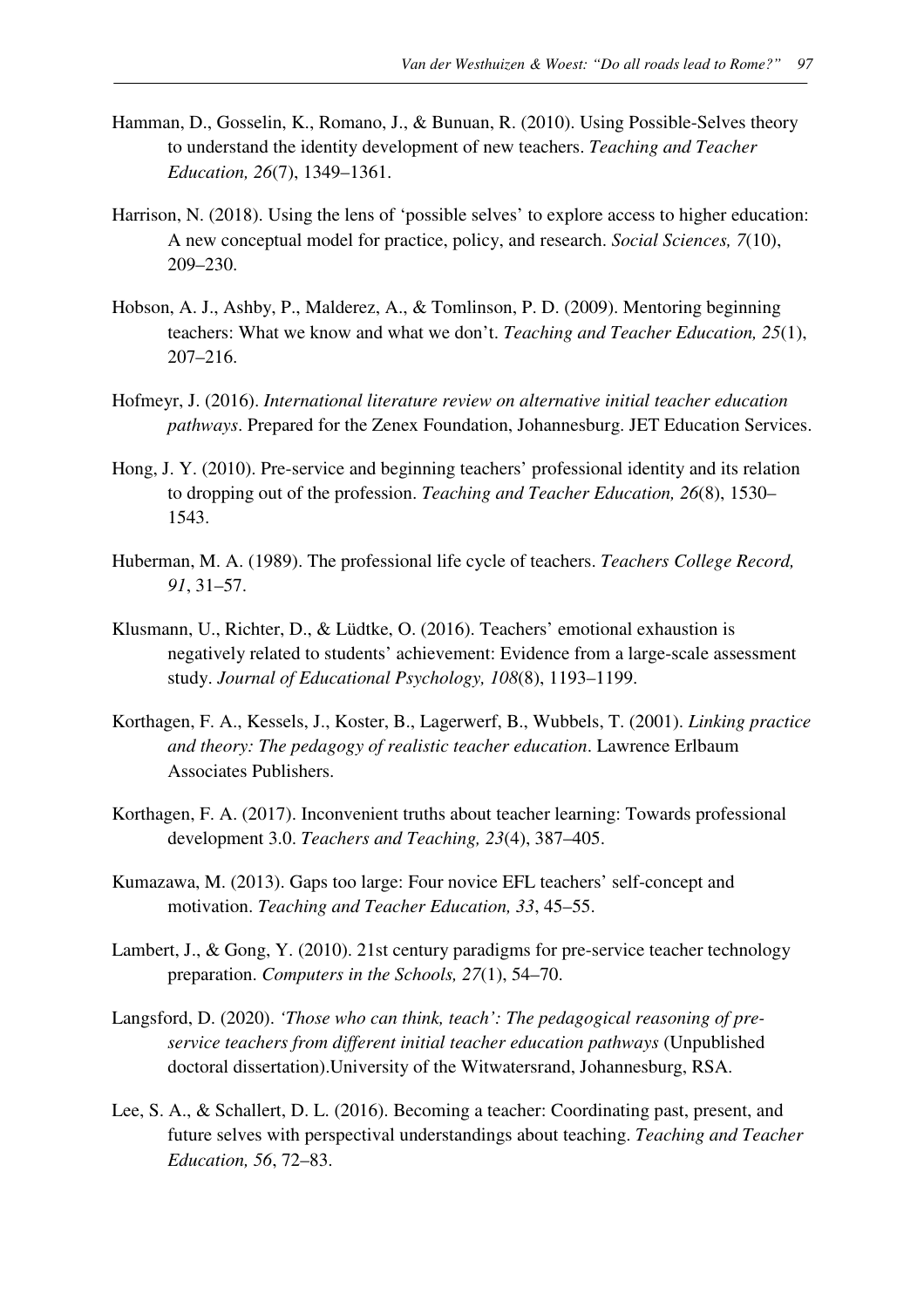- Leedy, P., & Ormrod, J. (2005). *Practical research: Planning and design* (8th ed). Pearson Education Inc.
- Levine, A. (2006). Educating school teachers. *The Education Schools Project, 38*(10), 1–14.
- Lortie, D. (1975). *Schoolteacher*. University of Chicago Press.
- Maphalala, M., & Mpofu, N. (2019). South Africa must up its game and produce more teachers. *The Conversation*, *November 13.* https://theconversation.com/south-africamust-up-its-game-and-produce-more-teachers-125752
- Marcus, H., & Nurius, P. (1986). Possible selves. *American Psychologist, 41*(9), 954–969.
- Maree, K. (2016). *First steps in research*. Van Schaik.
- Mitchell, B. C. (2014). The meaning of (student) life. *HuffPost*. https://www.huffingtonpost.com/dr-brian-c-mitchell/the-meaning-of-studentli\_b\_4252267.html
- Neuman, D. (1997). Learning and the digital library*. Library Trends, 45*(4), 687–707.
- Nichols, S. L., Schutz, P. A., Rodgers, K., & Bilica, K. (2017). Early career teachers' emotion and emerging teacher identities. *Teachers and Teaching, 23*(4), 406–421.
- Nomlomo, V., & Sosibo, Z. (2016). From theory to practice: Beginner teachers' experiences of the rigour of the Postgraduate Certificate in Education programme. *Perspectives in Education, 34*(1), 199–215.
- Pádua, C. A. L. de O., & França-Carvalho, A. D. (2019). The beginner teacher and school culture learning. *International Journal of Advanced Engineering Research and Science, 6*(10), 26–32.
- Pillen, M. T., Den Brok, P. J., & Beijaard, D. (2013). Profiles and change in beginning teachers' professional identity tensions. *Teaching and Teacher Education, 34*, 86–97.
- Rusznyak, L. (2015). Knowledge selection in initial teacher education programmes and its implications for curricular coherence. *Journal of Education, 60*, 7–20.
- Shulman, L. (1999) Taking learning seriously. *Change: The Magazine of Higher Learning, 31*(4), 10–17.
- Snape, D., Ormston, R., Spencer, L., & Barnard, M. (2014). The foundations of qualitative research. *Qualitative Research Practice: A Guide for Social Science Students and Researchers, 2*, 52–55.